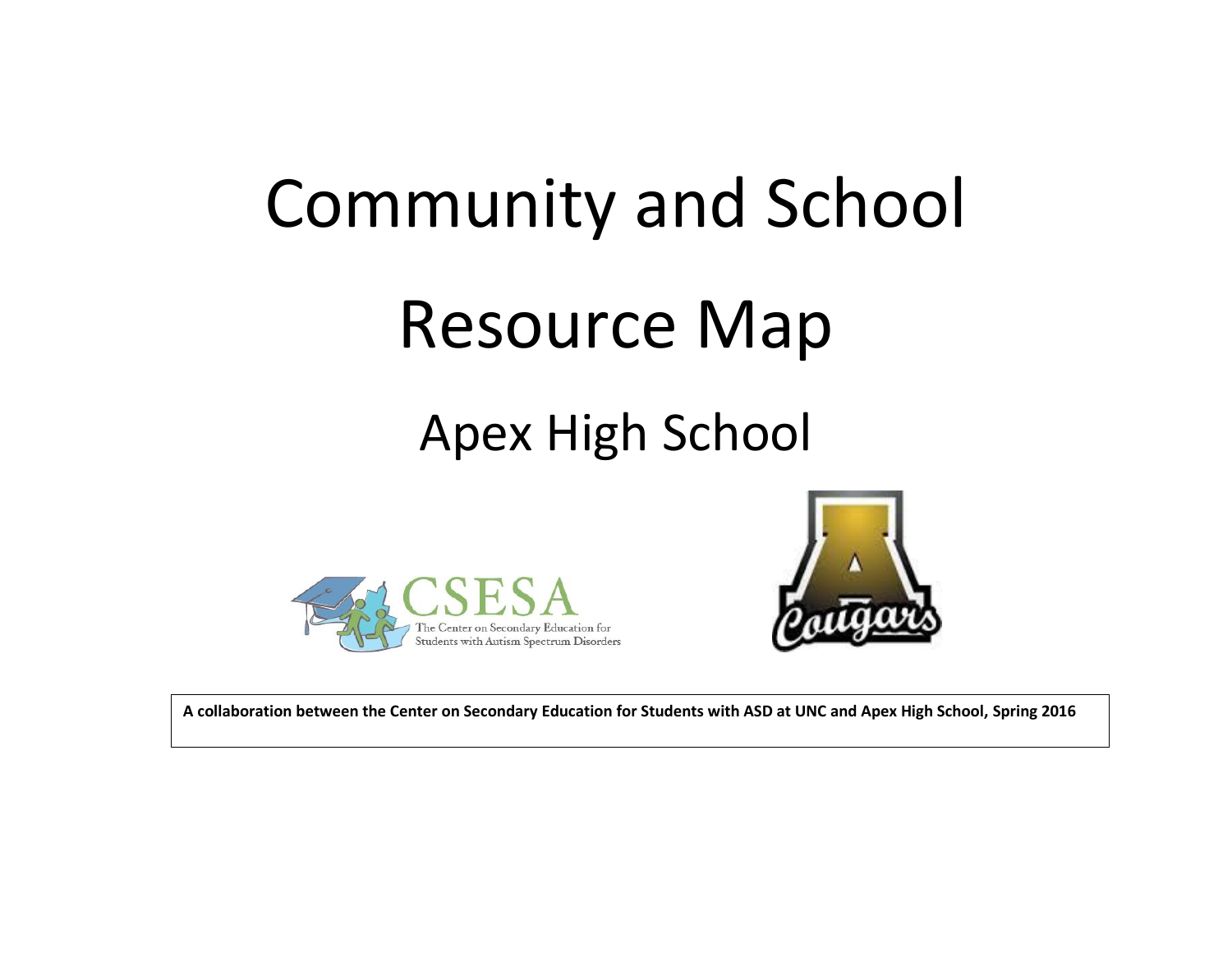#### **Table of Contents**

| ⋗ |  |
|---|--|
|   |  |
| ⋗ |  |
|   |  |
|   |  |
|   |  |
|   |  |
|   |  |
|   |  |
|   |  |
|   |  |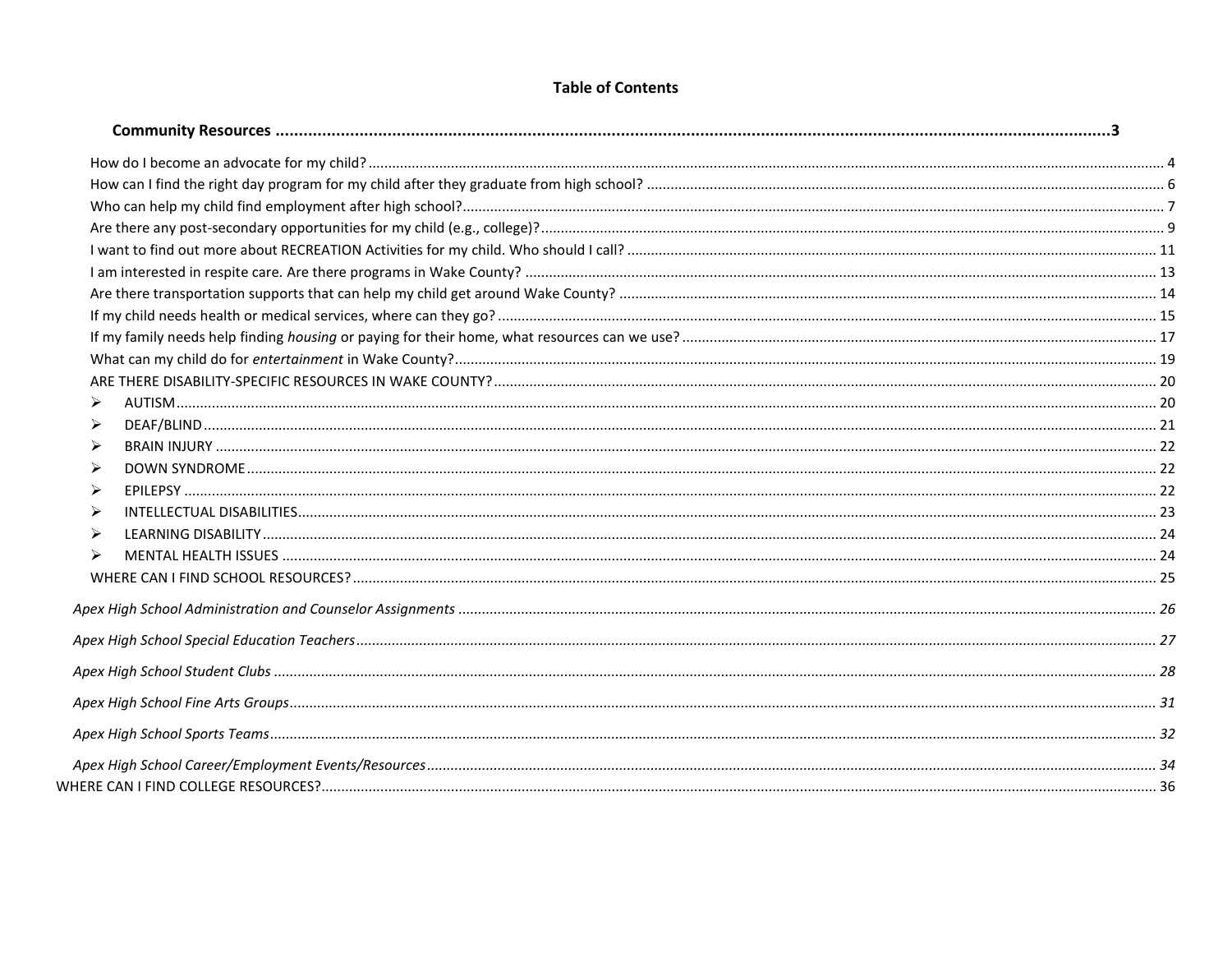#### **Community Resources**

<span id="page-2-0"></span>**Use this link<https://www.google.com/maps/d/viewer?usp=sharing&mid=zSSqUTY4qQTg.k3aPEFcIi5zk> to see a google map of the following resources.**

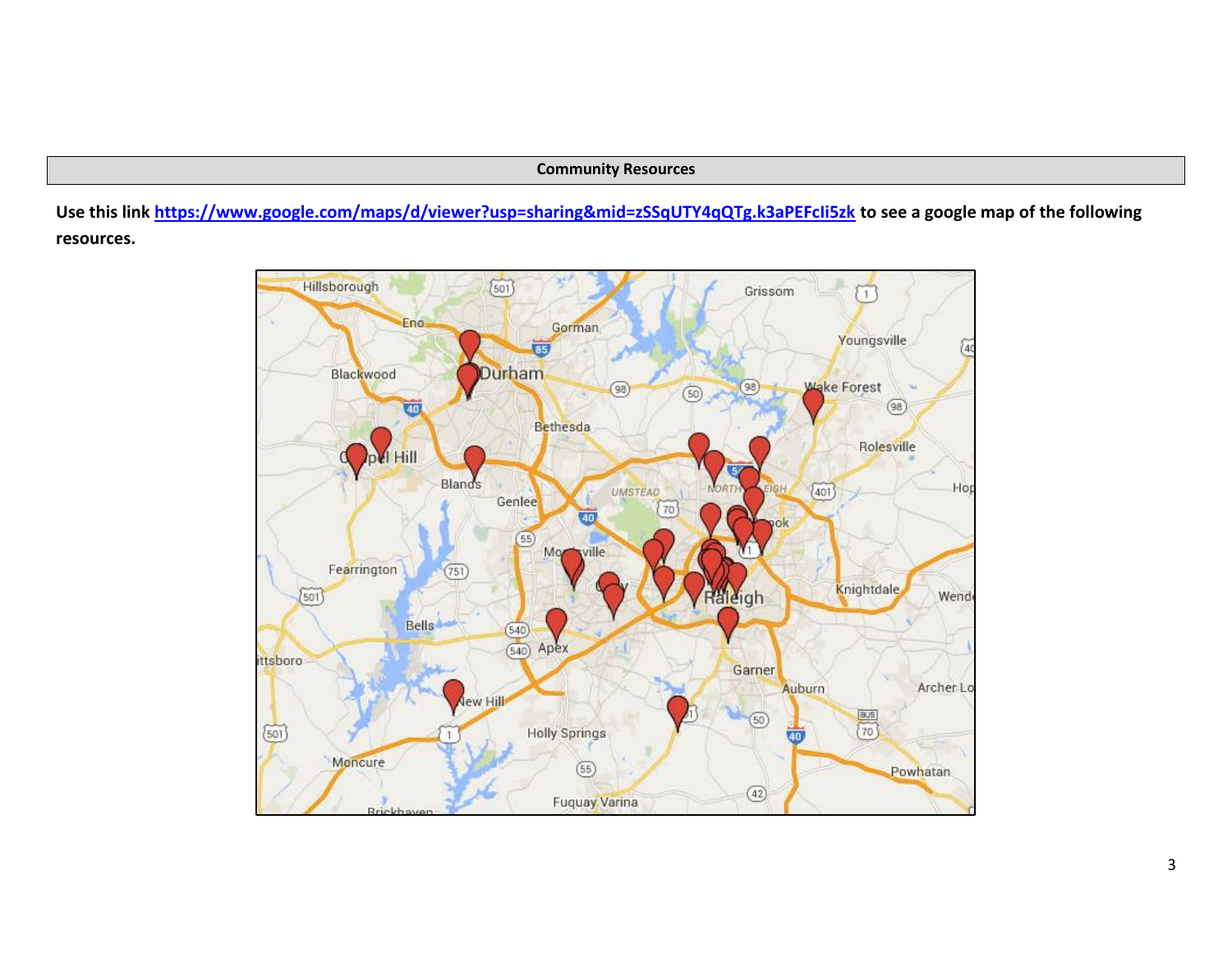<span id="page-3-0"></span>

| How do I become an advocate for my child?                            |                                                                                                                                                                                                                                                                                                                                                                                                                       |                                                                                                                                                                              |                                                                                                                          |  |
|----------------------------------------------------------------------|-----------------------------------------------------------------------------------------------------------------------------------------------------------------------------------------------------------------------------------------------------------------------------------------------------------------------------------------------------------------------------------------------------------------------|------------------------------------------------------------------------------------------------------------------------------------------------------------------------------|--------------------------------------------------------------------------------------------------------------------------|--|
| <b>Agency Name</b>                                                   | <b>Program Summary</b>                                                                                                                                                                                                                                                                                                                                                                                                | <b>Address</b>                                                                                                                                                               | <b>Contact Information</b>                                                                                               |  |
| <b>The Adaptables</b>                                                | Consumers are taught to be self-advocates who<br>understand their rights under the Americans with<br>Disabilities Act (ADA). Some "Advocacy" services<br>we provide are making sure accessible parking laws<br>are enforced, helping consumers write appeals for<br>denial of services, working to ensure accessible<br>housing, and meeting with transportation officials<br>to make sure they know and use the law. | Center For Independent Living<br>3908 Westpont Blvd. Ste. B<br>Winston-Salem, NC 27103                                                                                       | Phone: 336-767-7060<br>Fax: 336-760-7240<br>Website: http://theadaptables.com/<br>Email: theadaptables@theadaptables.com |  |
| <b>Alliance of Disability Advocates</b>                              | Alliance of Disability Advocates, Center for<br>Independent Living (Alliance), is committed to<br>assisting people with disabilities to live<br>independently and become productive full<br>participants in society. As a small nonprofit,<br>Alliance utilizes extensive networking and<br>collaboration in order to meet the needs of people<br>with disabilities.                                                  | <b>Mailing Address:</b><br>Alliance of Disability Advocates<br>POB 12988<br>Raleigh, NC 27605<br><b>Physical Address:</b><br>505 Oberlin Rd., Suite 148<br>Raleigh, NC 27605 | Phone Number:<br>(919) 833-1117 (V/TTY)<br>Fax Number:<br>(919) 833-1171<br>E-mail:<br>alliance@alliancecil.org          |  |
| <b>Children's Law Clinic at Duke</b><br><b>University Law School</b> | The Children's Law Clinic is a community law office<br>that provides free legal advice, advocacy, and legal<br>representation to low-income children. The clinic is<br>staffed by Duke Law students who bring their<br>compassion, commitment, and energy to the task<br>of advocating for at-risk children. They offer<br>experience in special education and school<br>discipline law.                              | Duke University Law School<br>Box 90360<br>Durham, NC 27708-0360                                                                                                             | Phone: (919) 613-7169<br>Tollfree: (888) 600-7274<br>Fax: (919) 613-7262<br>http://law.duke.edu/childedlaw/              |  |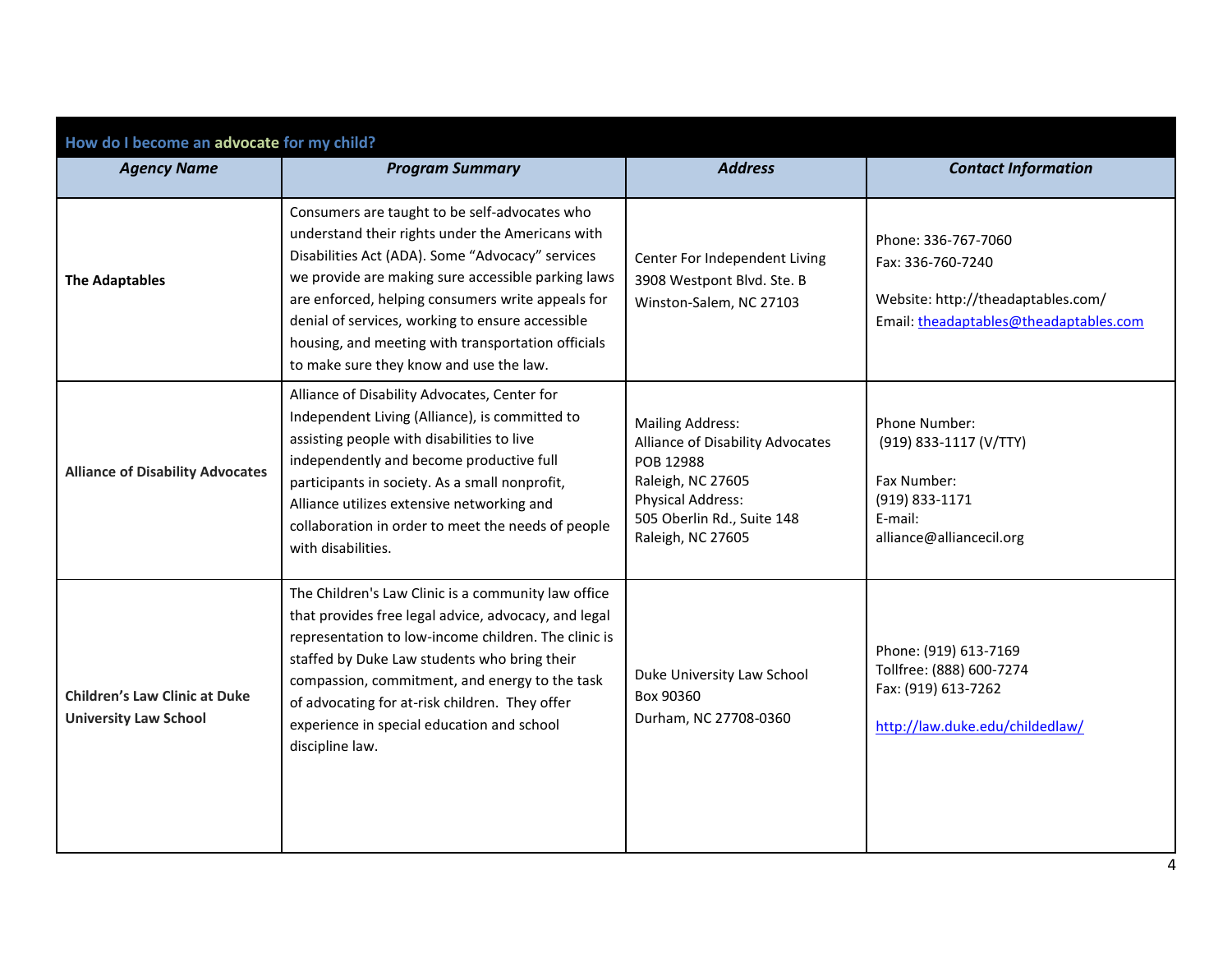| <b>Disability Rights NC</b>                                           | Disability Rights North Carolina is a 501(c)(3)<br>nonprofit organization based in Raleigh. Its team of<br>attorneys, advocates, paralegals and support staff<br>provide advocacy and legal services at no charge<br>for people with disabilities across North Carolina.<br>As the state's federally mandated protection and<br>advocacy system, Disability Rights North Carolina is<br>charged with protecting the rights of children and<br>adults with disabilities living in North Carolina. | 3724 National Drive, Suite 100,<br>Raleigh, NC 27612 | Toll-Free: 877-235-4210   Phone: 919-856-<br>2195   Fax: 919-856-2244<br>Email: info@disabilityrightsnc.org |
|-----------------------------------------------------------------------|--------------------------------------------------------------------------------------------------------------------------------------------------------------------------------------------------------------------------------------------------------------------------------------------------------------------------------------------------------------------------------------------------------------------------------------------------------------------------------------------------|------------------------------------------------------|-------------------------------------------------------------------------------------------------------------|
| <b>North Carolina Council on</b><br><b>Developmental Disabilities</b> | Priority areas for planning, advocacy, and project<br>initiatives are: prevention and child development;<br>employment, community living and residential<br>services; and public awareness and legislation.<br>Program goals are to maximize independence and<br>productivity.                                                                                                                                                                                                                   | 3125 Poplarwood Court, Suite<br>200Raleigh, NC 27604 | $(919) 850 - 2901$<br>http://www.nc-ddc.org                                                                 |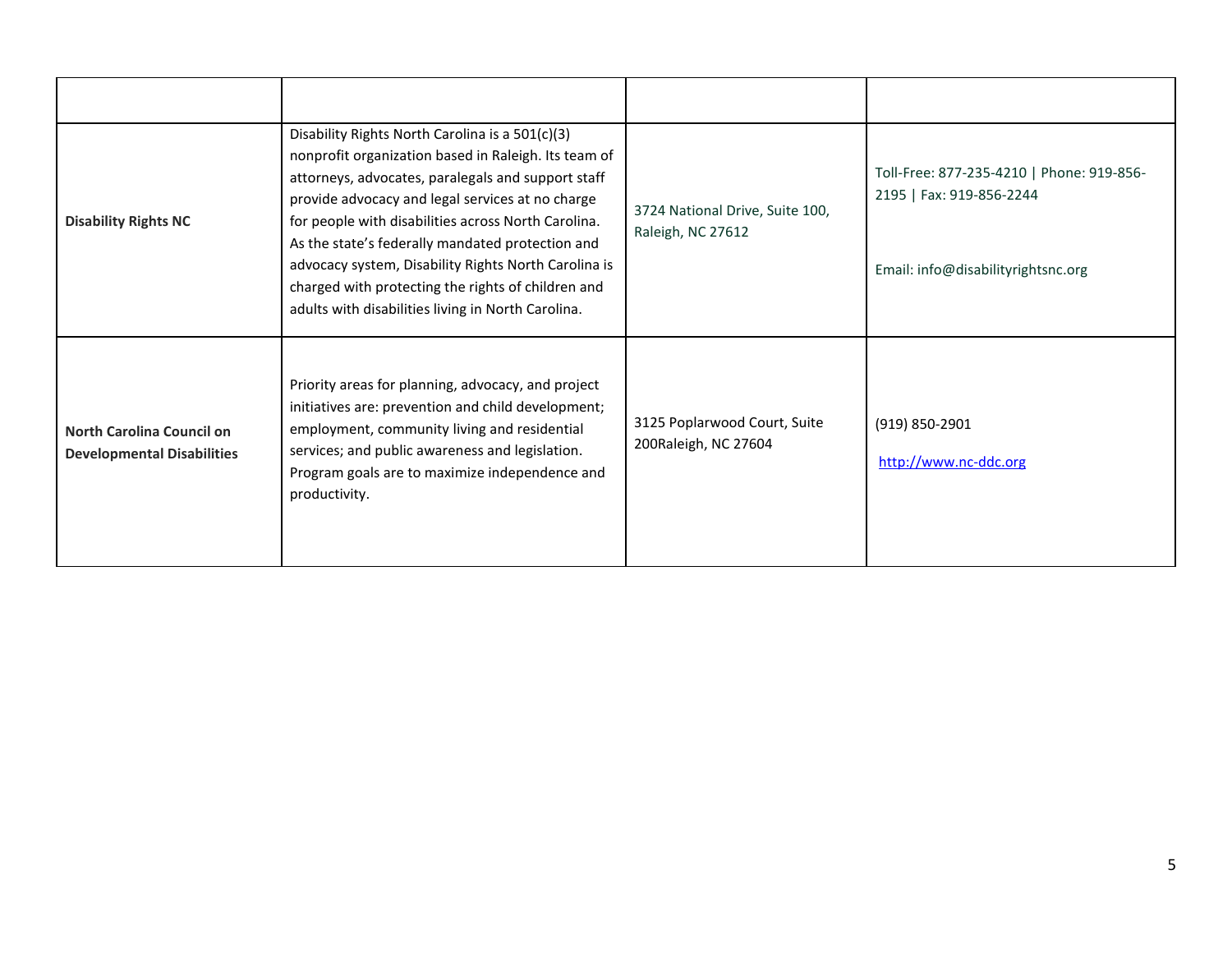<span id="page-5-0"></span>

| How can I find the right day program for my child after they graduate from high school? |                                                                                                                                                                                                                                                                                                                                                                                                                                                                                                                                                         |                                               |                                            |  |  |
|-----------------------------------------------------------------------------------------|---------------------------------------------------------------------------------------------------------------------------------------------------------------------------------------------------------------------------------------------------------------------------------------------------------------------------------------------------------------------------------------------------------------------------------------------------------------------------------------------------------------------------------------------------------|-----------------------------------------------|--------------------------------------------|--|--|
| <b>Agency Name</b>                                                                      | <b>Program Summary</b>                                                                                                                                                                                                                                                                                                                                                                                                                                                                                                                                  | <b>Address</b>                                | <b>Contact Information</b>                 |  |  |
| <b>Pathways For People Day</b><br>Program                                               | The Pathways for People Day Program is located in<br>a 3000 square foot facility in Cary, NC that houses a<br>music room, computer lab, art room, yoga/dance<br>space, a central meeting space, and a relaxation<br>room. The day program is intended for adults with<br>intellectual and developmental disabilities, and<br>participants attend using Day Supports (Group &<br>Individual) through the Innovations Waiver. Private<br>pay is also accepted.                                                                                            | 108 New Edition Ct.<br>Cary, NC 27511         | 919-297-7254 - phone<br>919-462-1653 - fax |  |  |
| <b>Transitions Day Program</b>                                                          | Transitions Day Program by A Small Miracle, Inc. is<br>committed to providing quality day supports to<br>individuals with developmental disabilities.<br>Transitions provides a comprehensive,<br>behaviorally-based approach to address<br>independent living skills, vocational training,<br>leisure, and coping skills. Our instructors are well<br>trained and highly qualified in their areas of<br>expertise. Classes include Computers and<br>Vocational Training, Exercise and Healthy Living, Art<br>and Music, and Independent Living Skills. | 1008 Bullard Ct, Ste 100<br>Raleigh, NC 27615 | 919) 900-4422 Office<br>(919) 900-4466 Fax |  |  |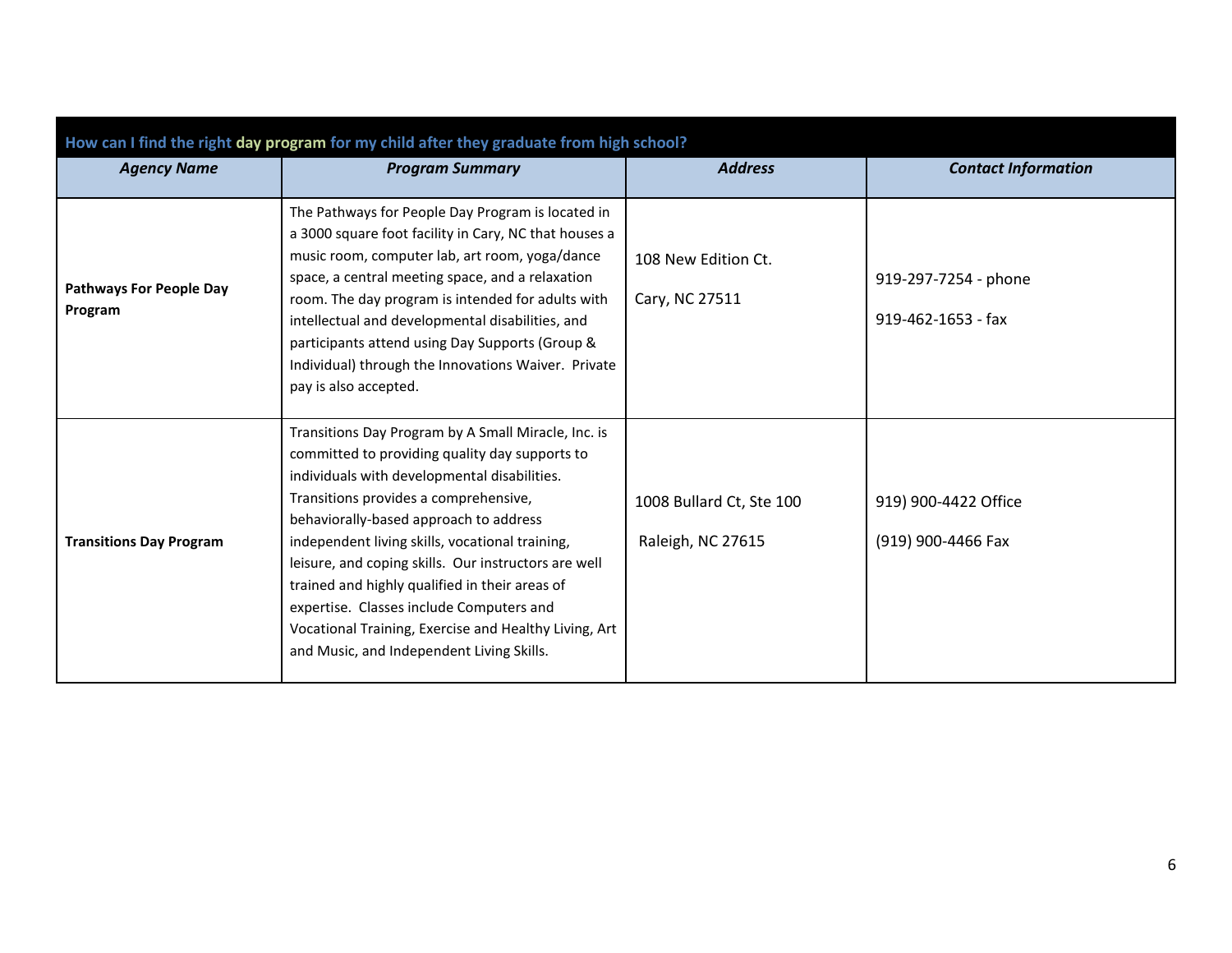<span id="page-6-0"></span>

| Who can help my child find employment after high school? |                                                                                                                                                                                                                                                                                                                                                                                                                                                                      |                                                        |                                                                                              |  |  |
|----------------------------------------------------------|----------------------------------------------------------------------------------------------------------------------------------------------------------------------------------------------------------------------------------------------------------------------------------------------------------------------------------------------------------------------------------------------------------------------------------------------------------------------|--------------------------------------------------------|----------------------------------------------------------------------------------------------|--|--|
| <b>Agency Name</b>                                       | <b>Program Summary</b>                                                                                                                                                                                                                                                                                                                                                                                                                                               | <b>Address</b>                                         | <b>Contact Information</b>                                                                   |  |  |
| The Arc of The Triangle                                  | The Arc, a national organization serving people with<br>disabilities, was founded in 1950 by a group of parents<br>concerned about the lack of services for their children with<br>developmental disabilities. The Arc movement quickly<br>spread throughout the United States. Since then, nearly<br>1000 state and local chapters of the Arc and their<br>members have advocated for community services to<br>support people with disabilities and their families. | 343 E. Six Forks Rd.<br>Suite 370<br>Raleigh, NC 27609 | 919-832-2660<br>Fax 919-832-5446<br>http://www.arctriangle.org/project_see                   |  |  |
| <b>Community Partnerships,</b><br>Inc.                   | Community Partnerships, Inc. provides Supported<br>Employment services to people, ages 16 and older, who<br>have intellectual/developmental disabilities, mental<br>illnesses, and/or substance abuse/addiction issues<br>Our Supported Employment services are based on the<br>Individual Placement and Support model. Numerous<br>studies have shown that this approach gets more positive<br>employment outcomes than any other model.                            | 3522 Haworth Drive<br>Raleigh 27609                    | Leigh Harrison, Program Manager<br>919-781-3616, ext. 232<br>Leigh@communitypartnerships.org |  |  |
| <b>Department of Vocational</b><br><b>Rehabilitation</b> | Provides counseling, training, education, transportation,<br>job placement, assistive technology and other support<br>services to people with disabilities.                                                                                                                                                                                                                                                                                                          | 4900 Waters Edge Drive<br>Raleigh, NC 27606            | (919) 859-8301<br>http://www.ncdhhs.gov/dvrs/                                                |  |  |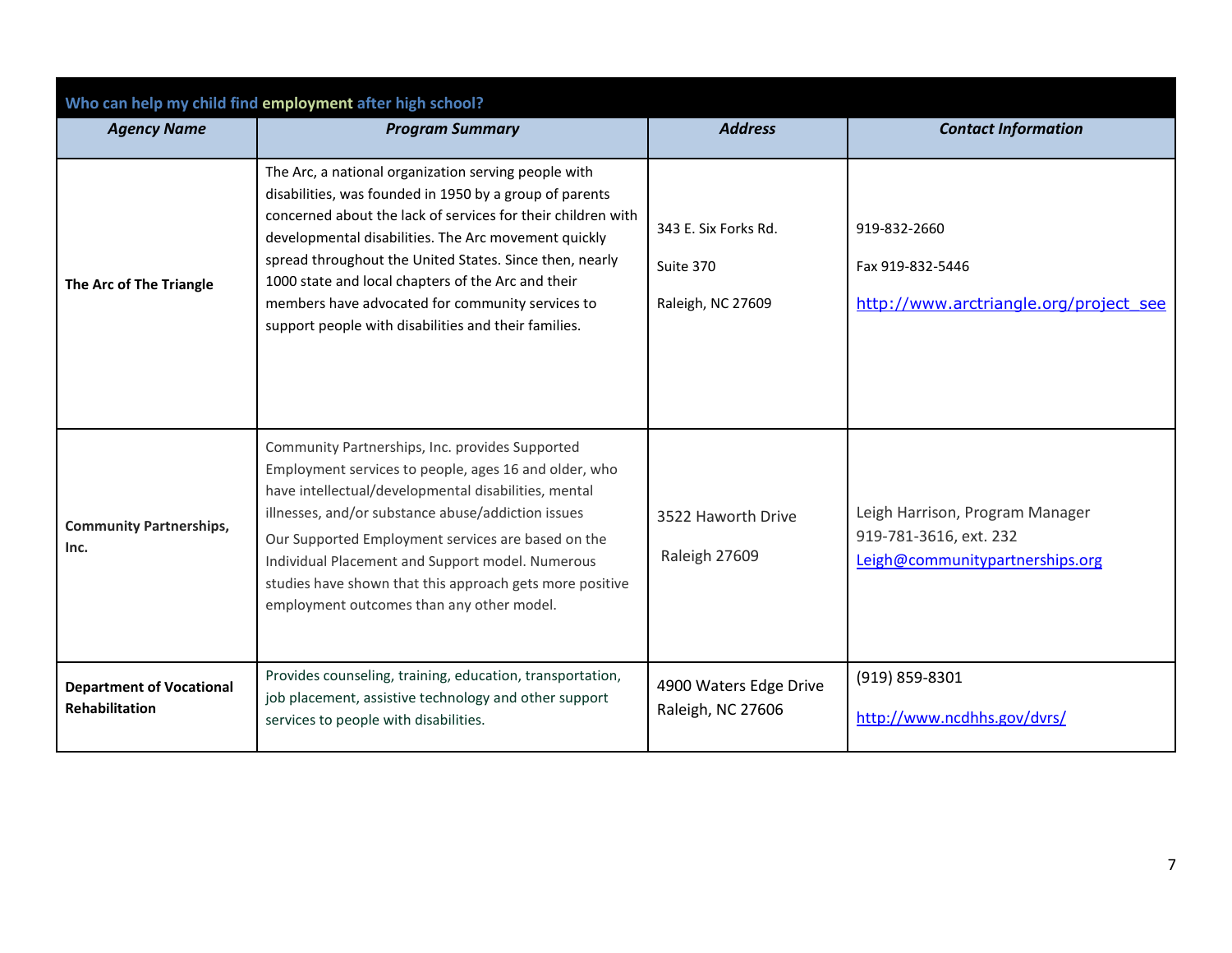| <b>Division of Workforce</b><br><b>Solutions</b>            | Traditional employment and youth development programs<br>teach participants how to maintain positive relationships<br>with responsible adults and peers, explore opportunities<br>for community service, and develop leadership skills. As<br>part of the program, each young person will assess their<br>skills and participate in a program that's designed to<br>address their individual needs.                                                                                                                                                                                                                                                                                          | 313 Chapanoke Road, Suite<br>120<br>Raleigh, N.C. 27603 | (919) 814-0400<br>(800) 562-6333<br>(877) 632-2447 JobLink Unit |
|-------------------------------------------------------------|----------------------------------------------------------------------------------------------------------------------------------------------------------------------------------------------------------------------------------------------------------------------------------------------------------------------------------------------------------------------------------------------------------------------------------------------------------------------------------------------------------------------------------------------------------------------------------------------------------------------------------------------------------------------------------------------|---------------------------------------------------------|-----------------------------------------------------------------|
| <b>TEACCH Autism Program</b><br><b>Supported Employment</b> | The TEACCH® Supported Employment program currently serves<br>adolescents and adults with Autism Spectrum Disorder. The<br>Supported Employment Program helps individuals with ASD to<br>become as independent as possible by assisting them in<br>obtaining and maintaining meaningful and stable employment in<br>predictable and rewarding work environments. Since its<br>inception in 1989, this program has used a variety of job support<br>models to assist more than 500 people with ASD to secure gainful<br>employment and to become productive members in their<br>communities. Contact the program in your region to get more<br>information about the availability of services. | 100 Renee Lynne Court<br>Carrboro, NC 27510             | 919.966.2174<br>www.teacch.com                                  |
| <b>Workforce Development</b><br><b>Training Center</b>      | Youth services may include the following opportunities:<br>Tutoring and study skills training<br>Alternative secondary school<br>Summer employment opportunities<br>Paid and unpaid work experiences, including<br>internships and job shadowing<br>Occupational skill training<br>Leadership development<br>Supportive services<br>Adult mentoring<br>Follow-up services<br>Comprehensive guidance and counseling                                                                                                                                                                                                                                                                           | 313 Chapanoke Road,<br>Suite 140<br>Raleigh, N.C. 27603 | (919) 814-0399                                                  |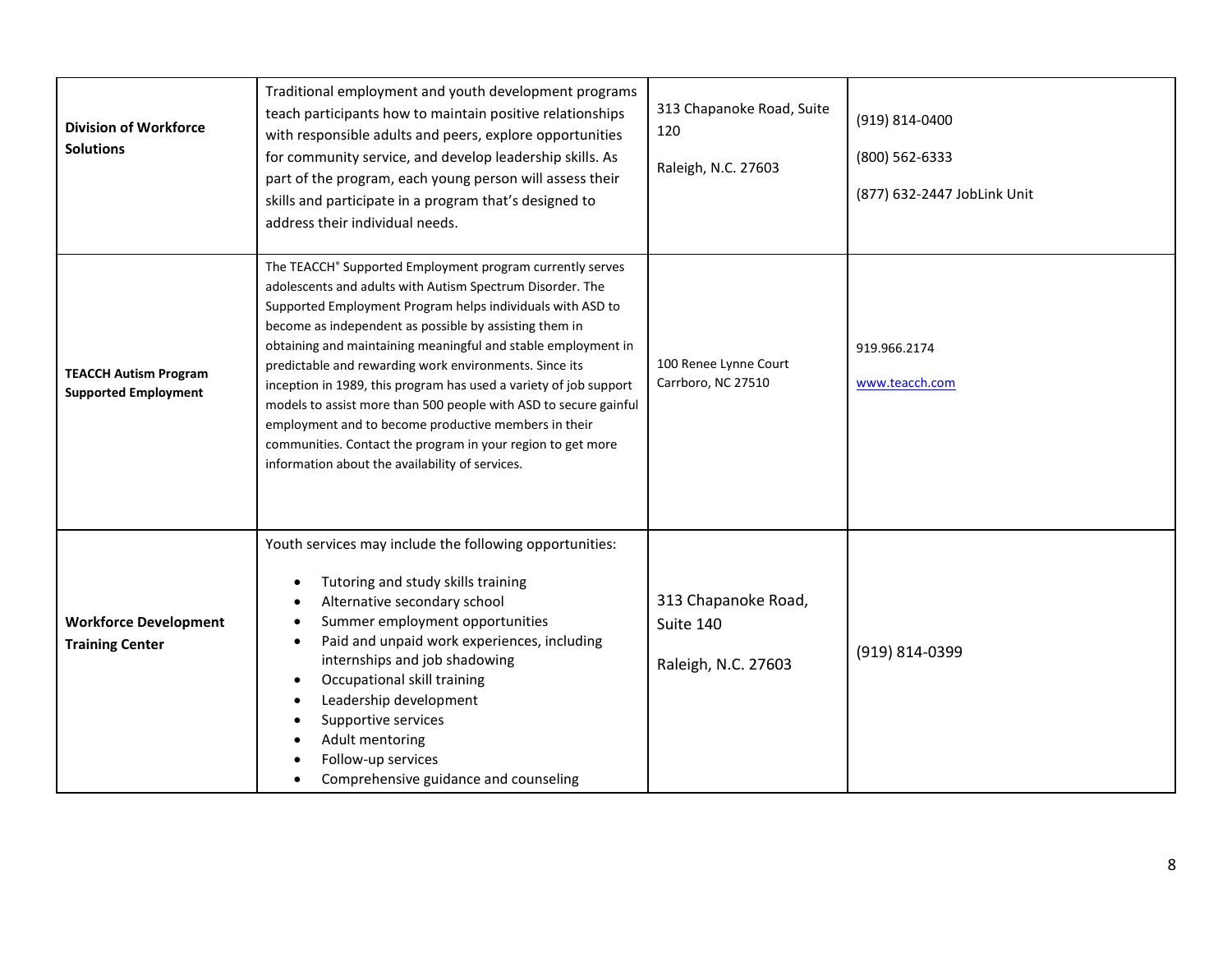<span id="page-8-0"></span>

| Are there any post-secondary opportunities for my child (e.g., college)?                                      |                                                                                                                                                                                                                                                                                                                                                                                                                                                              |                                                          |                                                                                              |  |
|---------------------------------------------------------------------------------------------------------------|--------------------------------------------------------------------------------------------------------------------------------------------------------------------------------------------------------------------------------------------------------------------------------------------------------------------------------------------------------------------------------------------------------------------------------------------------------------|----------------------------------------------------------|----------------------------------------------------------------------------------------------|--|
| <b>Agency</b><br><b>Name</b>                                                                                  | <b>Program Summary</b>                                                                                                                                                                                                                                                                                                                                                                                                                                       | <b>Address</b>                                           | <b>Contact Information</b>                                                                   |  |
| <b>LEND</b><br>Advocacy<br>Leadership<br><b>Training</b><br>University<br>of North<br>Carolina<br>Chapel Hill | The LEND Advocacy Leadership Training at the Carolina Institute for<br>Developmental Disabilities offers inclusive leadership training for students with<br>intellectual/ developmental disabilities to participate in graduate-level training in<br>the Leadership Education in Neurodevelopmental and Related Disabilities (LEND)<br>program.                                                                                                              | <b>UNC CB 7255</b><br>Chapel Hill,<br><b>NC 27599</b>    | Contact person: Deborah Zuver<br>Phone: (919) 962-3603<br>E-mail: deborah.zuver@cidd.unc.edu |  |
| <b>Learning</b><br><b>Partners</b><br>Program at<br>Louisburg<br>College                                      | Louisburg College is a two-year college program that supports students in<br>transitioning to a four year program. Students diagnosed with learning disabilities<br>and/or Attention Deficit/Hyperactivity Disorder benefit from the individualized<br>support and coaching they need to develop their learning skills, realize their<br>academic goals and work toward becoming successful independent learners.                                            | Louisburg, NC                                            | Karen Martin<br>919-497-3403<br>kmartin@louisburg.edu                                        |  |
| Wake<br><b>Technical</b><br>Community<br>College-<br><b>Degree</b>                                            | The Academic Success and Transition Resources (ASTR) Division brings together a<br>variety of departments and programs in the college that are dedicated to student<br>success and transition to college. These departments and programs include:<br>• Pre-Curriculum Department<br>• Wake Tech MOOCs (Massive Open Online Courses)<br>. Disability Support Services<br>. Wake Early College High School Liaison<br>• Associate in General Education Program | 9101<br>Fayetteville<br>Road Raleigh,<br><b>NC 27603</b> | 919-866-5000                                                                                 |  |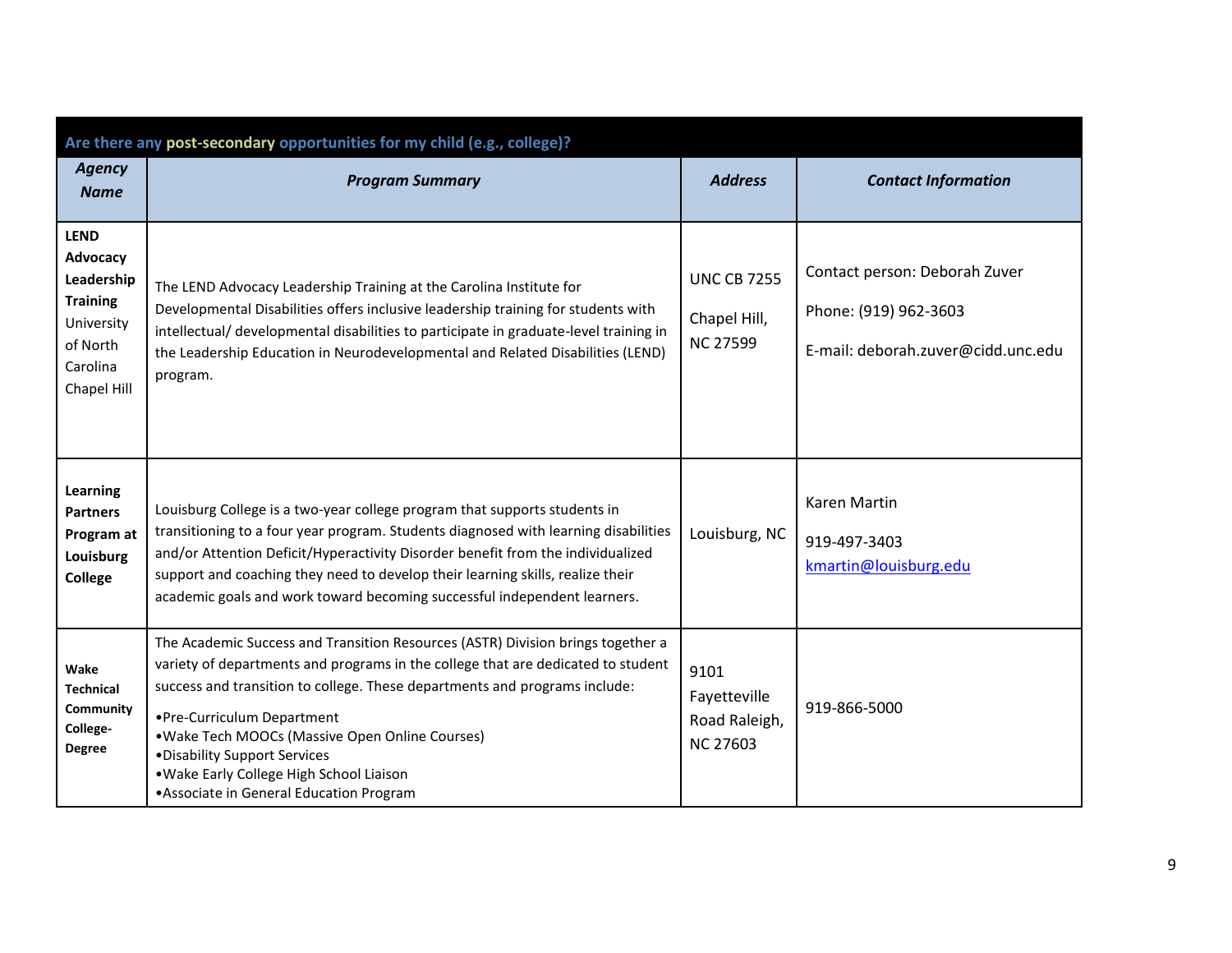| Wake<br><b>Technical</b><br>Community<br>College-<br><b>Adult Basic</b><br><b>Education</b> | ABE TOPS is designed for adult students who have an intellectual disability or<br>those who need continued support in functional academics. It is ideal for<br>students who want to achieve a higher level of independence by focusing on<br>academic, social, vocational and life skills needed to fulfill their goals. Career<br>Pathways classes are offered through a partnership with Wake Tech Workforce<br>Continuing Education. These pathways give students the necessary skills to gain<br>competitive employment.<br>Hospitality Hotel & Restaurant Certifications (Formerly known as the<br>START Hospitality Program) - an intensive course where students have<br>the opportunity to earn up to 5 nationally recognized certificates.<br>Computer Fundamentals - an entry level computer troubleshooting<br>program where students can earn a CompTIA certificate.<br>Housekeeping - a complete, hands-on training program to prepare<br>students for employment in an entry level hotel career. Students have<br>the opportunity to earn two nationally recognized certificates.<br>Auto Detailing - a hands-on course giving students the necessary skills to gain<br>employment. A Wake Tech certificate is awarded upon completion. | 9101<br>Fayetteville<br>Road Raleigh,<br><b>NC 27603</b>                                      | 919-334-1507<br>http://www.waketech.edu/programs-<br>courses/non-credit/strengthen-basic-<br>skills/ABE-TOPS |
|---------------------------------------------------------------------------------------------|-------------------------------------------------------------------------------------------------------------------------------------------------------------------------------------------------------------------------------------------------------------------------------------------------------------------------------------------------------------------------------------------------------------------------------------------------------------------------------------------------------------------------------------------------------------------------------------------------------------------------------------------------------------------------------------------------------------------------------------------------------------------------------------------------------------------------------------------------------------------------------------------------------------------------------------------------------------------------------------------------------------------------------------------------------------------------------------------------------------------------------------------------------------------------------------------------------------------------------------------------------|-----------------------------------------------------------------------------------------------|--------------------------------------------------------------------------------------------------------------|
| <b>NC Post-</b><br>Secondary<br><b>Alliance</b>                                             | Our mission is to expand the options for postsecondary education for individuals<br>with developmental disabilities throughout North Carolina. List of postsecondary<br>options for individuals with developmental disabilities in<br>NC:http://www.cidd.unc.edu/docs/psea/NC PSE Programs Students with ID 1<br>1-29-12.pdf                                                                                                                                                                                                                                                                                                                                                                                                                                                                                                                                                                                                                                                                                                                                                                                                                                                                                                                          | Carolina<br>Institute for<br>Developmental<br><b>Disabilities</b><br>Chapel Hill, NC<br>27599 | Donna Yerby<br>donna.yerby@cidd.unc.edu<br>http://www.cidd.unc.edu/psea/                                     |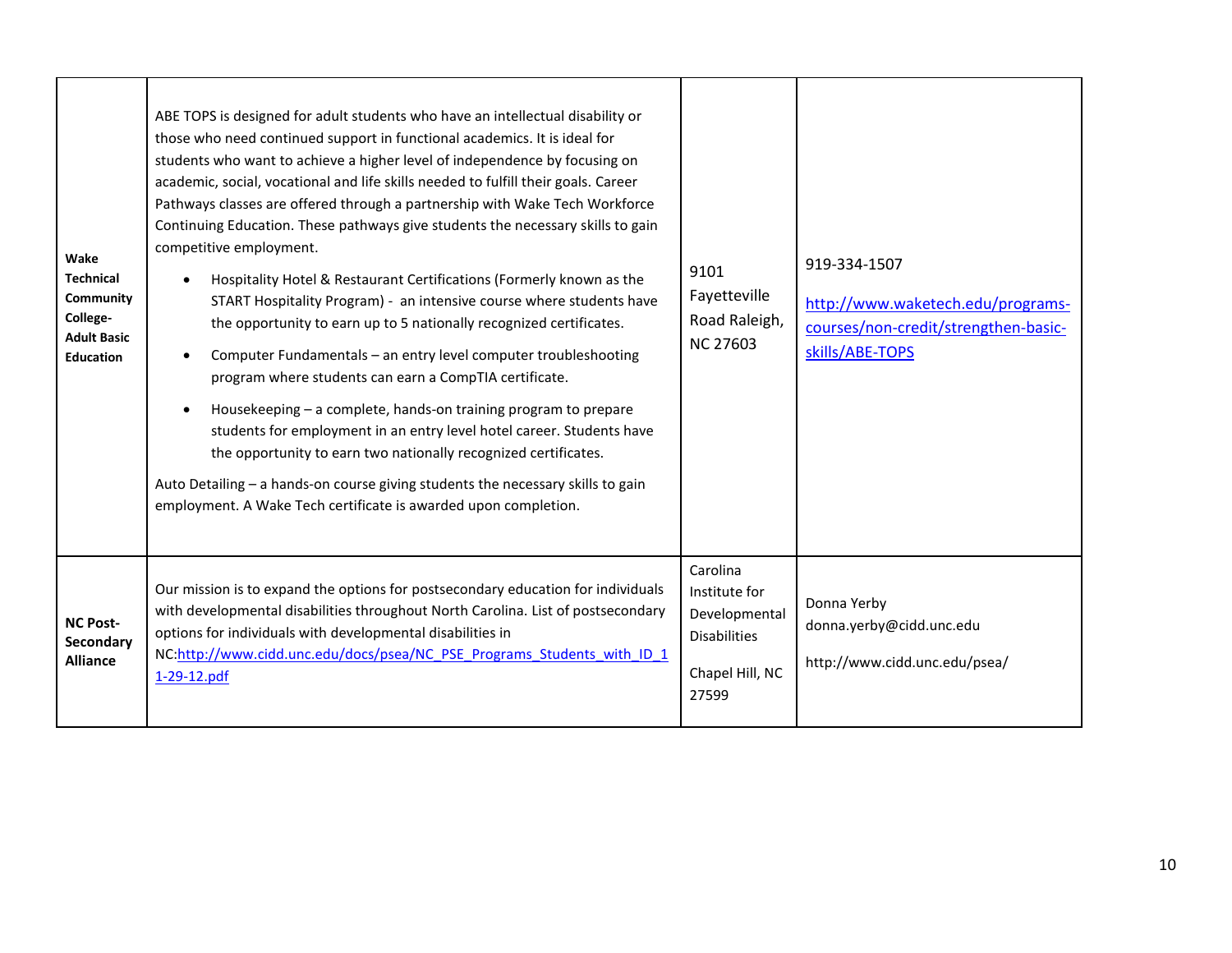<span id="page-10-0"></span>

|                                                                                         | I want to find out more about RECREATION Activities for my child. Who should I call?                                                                                                                                                                                             |                                                                                  |                                                                                                                                        |  |  |
|-----------------------------------------------------------------------------------------|----------------------------------------------------------------------------------------------------------------------------------------------------------------------------------------------------------------------------------------------------------------------------------|----------------------------------------------------------------------------------|----------------------------------------------------------------------------------------------------------------------------------------|--|--|
| <b>Agency</b><br><b>Name</b>                                                            | <b>Program Summary</b>                                                                                                                                                                                                                                                           | <b>Address</b>                                                                   | <b>Contact Information</b>                                                                                                             |  |  |
| <b>Apex Parks</b><br>and Rec                                                            | The Town of Apex Parks, Recreation, and Cultural Resources<br>Department offers a variety of passive and active leisure<br>opportunities to Apex Citizens and residents of Southwestern<br>Wake County.                                                                          | <b>Administrative Office</b><br>53 Hunter Street                                 | http://www.apexnc.org/services/parks-recreation-cultural-resources<br>ph: (919) 249-3402<br>fax: (919) 249-3368                        |  |  |
| <b>Cary Parks</b><br>and Rec                                                            | Cary Parks and Recreation offers a variety of classes, sports<br>teams and tournaments, performances and performance<br>opportunities, and other leisure and recreational activities.                                                                                            | <b>Bond Park Community</b><br>Center<br>801 High House Rd,<br>Cary, NC           | http://www.townofcary.org/Departments/Parks Recreation<br><b>Cultural Res</b><br>ources.htm<br>Doug McRainey- Director ph:919-469-4066 |  |  |
| <b>Garner Parks</b><br>and Rec                                                          | Our parks, recreation facilities and the Garner Performing Arts<br>Center offer great activities for ages 2 to 55+.                                                                                                                                                              | Find the recreation<br>facility you are<br>interested in by using<br>the website | Administrative Office, 919-773-4442<br>http://www.garnernc.gov/Departments/Parks%20and%20Recreation/Default.<br>aspx                   |  |  |
| Horse and<br><b>Buddy</b>                                                               | Enriches the lives of people with special needs in Wake County<br>and surrounding areas through therapeutic horseback riding.                                                                                                                                                    | 4728 Old US 1 Hwy<br>New Hill, NC 27562                                          | (919) 367-7740<br>http://www.horseandbuddy.org/contact.htm                                                                             |  |  |
| <b>Raleigh Parks</b><br>and Rec,<br>Specialized<br><b>Recreation</b><br><b>Services</b> | Specialized Recreation Services offers a variety of exciting<br>programs for patrons who are developmentally or physically<br>challenged. Fitness, sports, swimming, horticulture, day and<br>weekend trips, arts and crafts, and fun walks are some of the<br>programs offered. | 2401 Wade Avenue<br>Raleigh, NC 27607                                            | Phone<br>919-996-6835 (Office)                                                                                                         |  |  |
| Rhythm &<br><b>Rehab</b>                                                                | Rhythm & Rehab provides Music Therapy services for children<br>and young adults with special needs. Services include individual<br>music therapy, small group music therapy, adapted piano<br>lessons and musical theater.                                                       | 3514 University Drive,<br>Durham, NC 27707                                       | (919) 961-2605 / rhythmandrehab@nc.rr.com                                                                                              |  |  |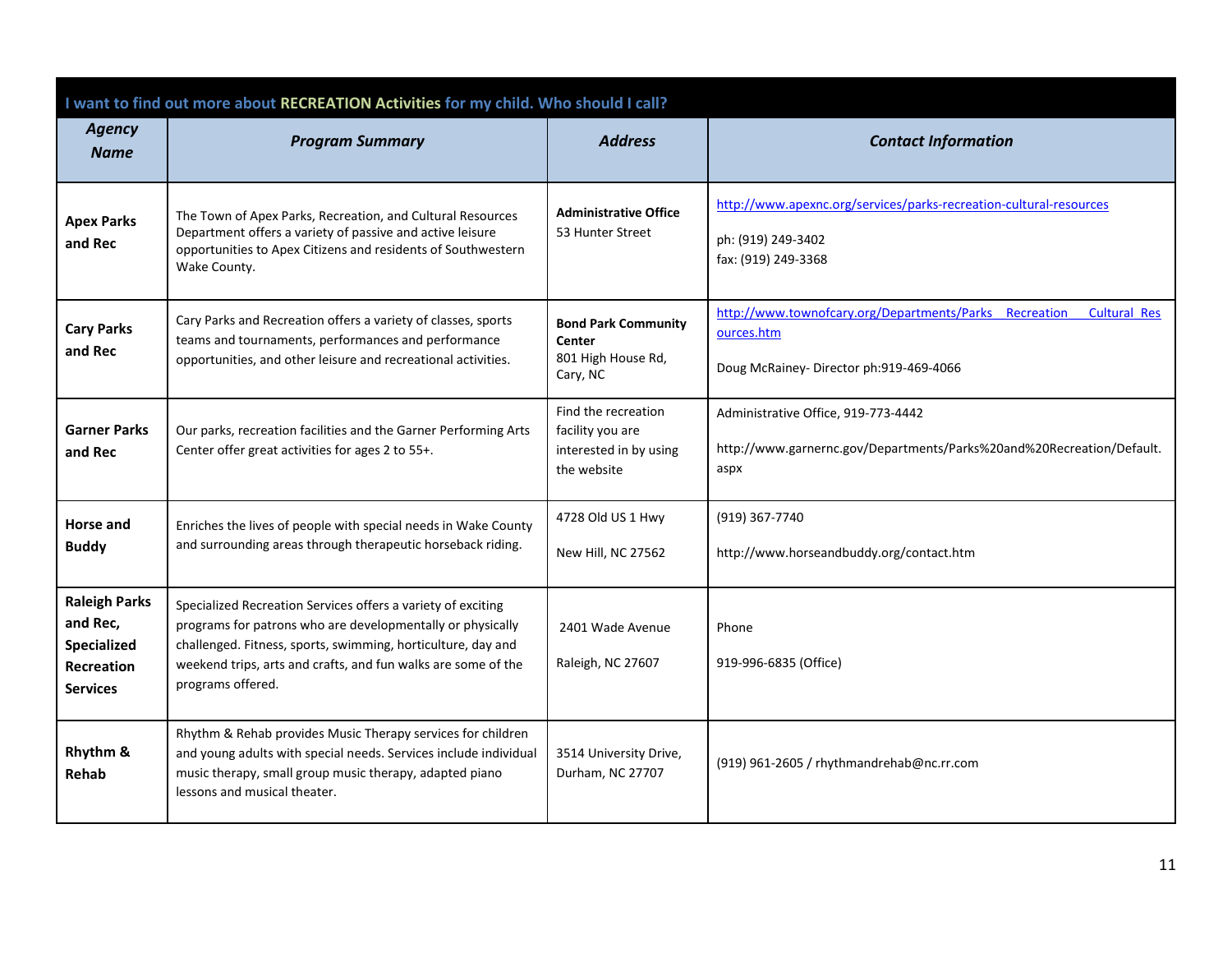|                    | Nearly 1,200 athletes train and compete year-round in Wake     |                   | <b>Brian Philpot</b> |
|--------------------|----------------------------------------------------------------|-------------------|----------------------|
|                    | County, making our local program among the largest and most    |                   |                      |
| <b>Special</b>     | active in North Carolina. We provide year-round training in 18 | 2401 Wade Ave     | 919-996-2111 (W)     |
| <b>Olympics</b>    | seasonal sports and host four large competitions. Special      |                   |                      |
| <b>Wake County</b> | Olympics Wake County partners with the Raleigh Parks and       | Raleigh, NC 27607 | (919) 831-6470 (F)   |
|                    | Recreation Department and our offices are located at the       |                   |                      |
|                    | Jaycee Park Frank Evans Administration Building.               |                   |                      |
|                    |                                                                |                   |                      |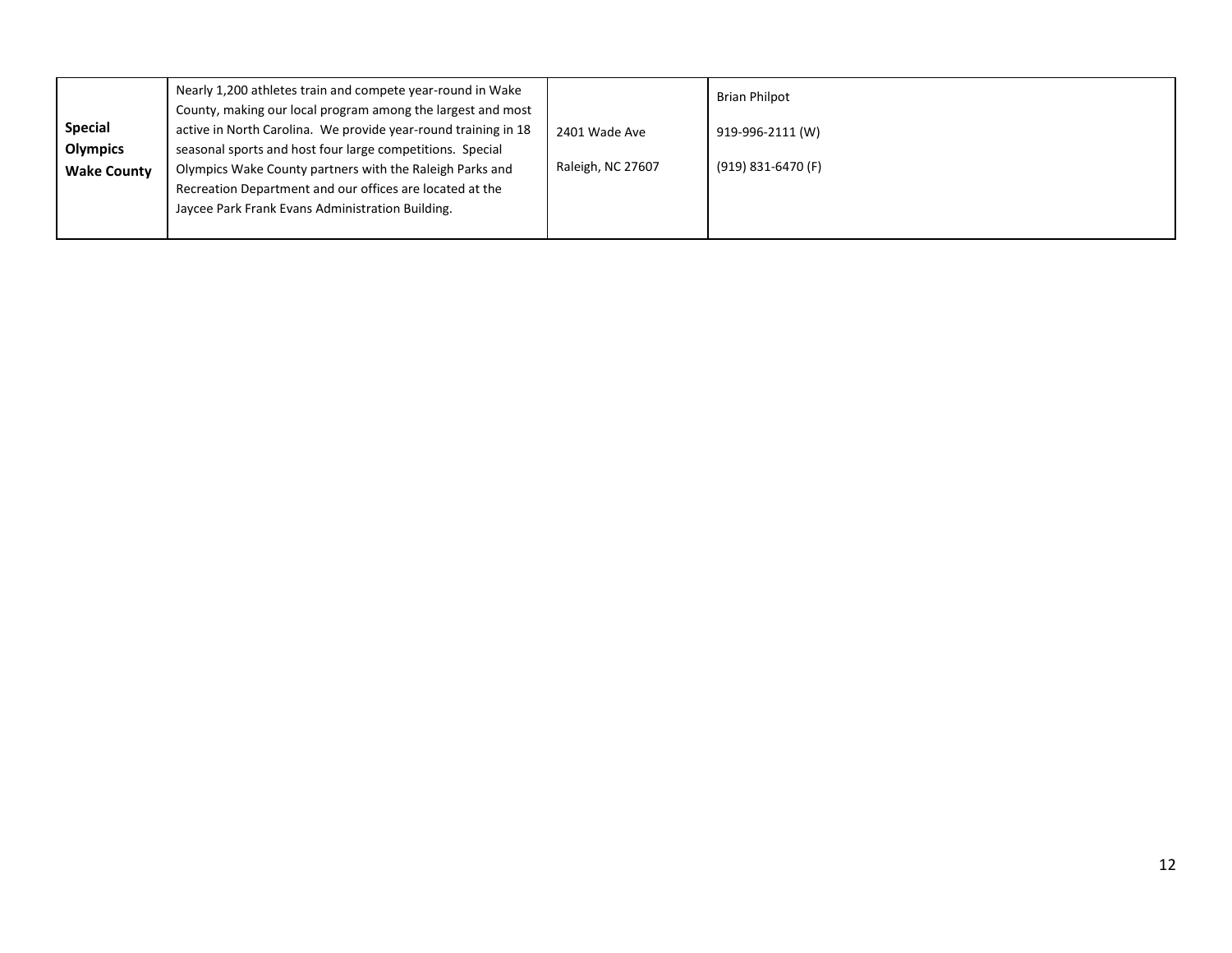<span id="page-12-0"></span>

| I am interested in respite care. Are there programs in Wake County? |                                                                                                                                                                                                                                                                                                                                                                                                                                                                                      |                                                     |                                                                                           |  |
|---------------------------------------------------------------------|--------------------------------------------------------------------------------------------------------------------------------------------------------------------------------------------------------------------------------------------------------------------------------------------------------------------------------------------------------------------------------------------------------------------------------------------------------------------------------------|-----------------------------------------------------|-------------------------------------------------------------------------------------------|--|
| <b>Agency Name</b>                                                  | <b>Program Summary</b>                                                                                                                                                                                                                                                                                                                                                                                                                                                               | <b>Address</b>                                      | <b>Contact Information</b>                                                                |  |
| <b>Break Buddy</b><br><b>Greystone Baptist Church</b>               | Buddy Break is a free kids/respite program where<br>children with special needs (VIP kids) make new friends,<br>play fun games, enjoy crafts, stories, music activities, and<br>more! Siblings have fun too! Meanwhile, their caregivers<br>get a break from their ongoing care-giving<br>responsibilities for three hours. Buddy Break is open to<br>church members and non-church members with VIP kids.                                                                           | 7509 Lead Mine Rd<br>Raleigh, NC 27615              | Nancy Register, Buddy Break Coordinator<br>919-847-1333<br>BuddyBreak@Greystonechurch.org |  |
| <b>Friday Night Friends</b><br><b>New Hope Church</b>               | We know that many families of children with special<br>needs have unique challenges in finding babysitters or<br>finding individualized care for evenings off. To help with<br>this, we are excited to offer Friday Night Friends.<br>Throughout the year, we will have multiple offerings of<br>our Friday Night Friends program at our Central Campus<br>in Durham, providing an evening of free childcare for<br>families of children with special needs (including<br>siblings). | 7619 Fayetteville Road<br>Durham, NC 27713          | 919.206.HOPE (4673)                                                                       |  |
| <b>Tammy Lynn Center</b>                                            | Temporary relief for families and caregivers who care for<br>individuals with developmental disabilities, head trauma,<br>or who are at risk for developmental disabilities. Respite<br>care helps reduce family stress, thereby helping to<br>preserve the family unit and support family stability. In<br>addition, these services can prevent the need for lengthy<br>and costly out-of-home placement.                                                                           | 739 Chappell Drive<br>Raleigh, North Carolina 27606 | Contact Respite Care Manager Dayna Murphy @<br>919-755-2685.                              |  |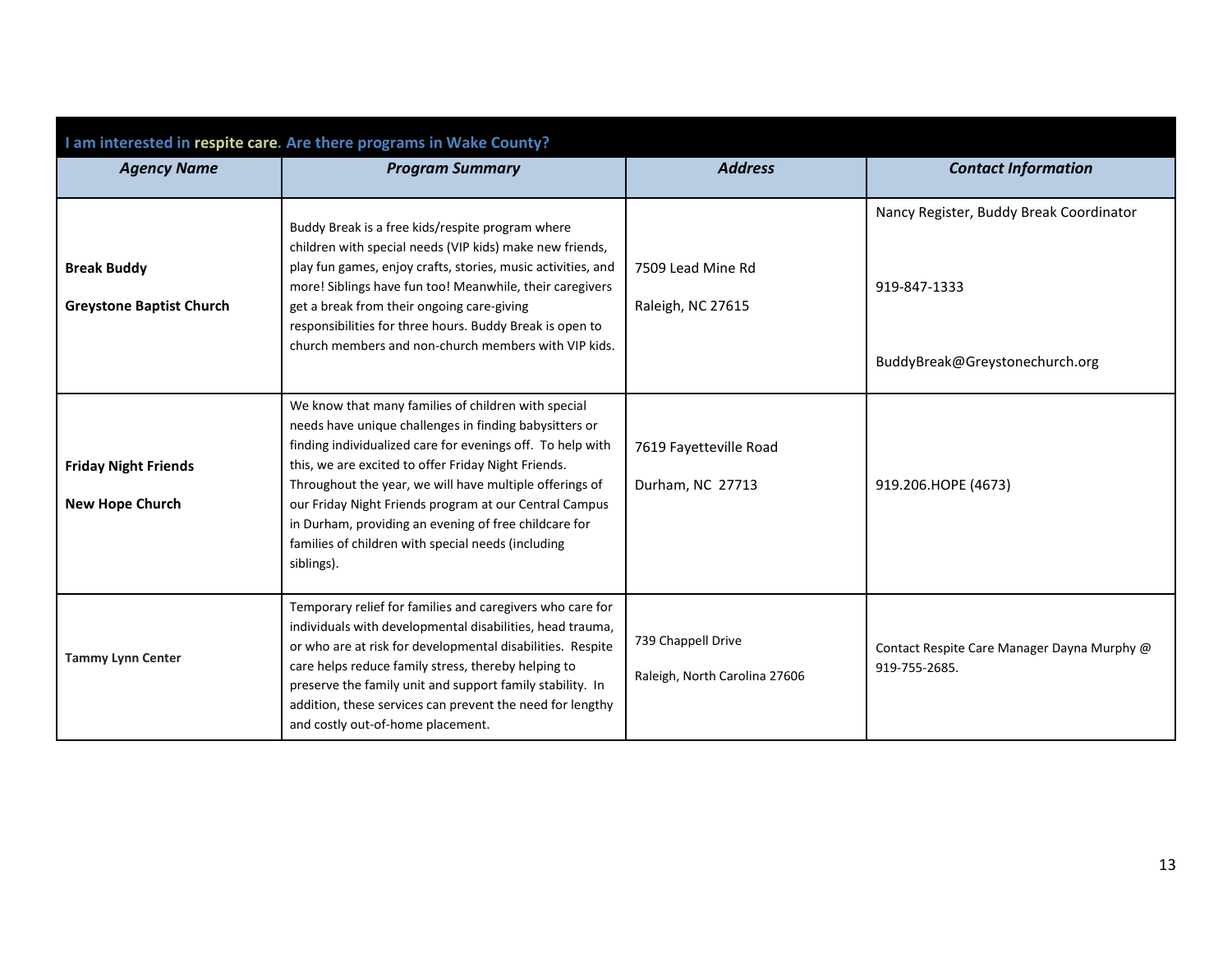<span id="page-13-0"></span>

| Are there transportation supports that can help my child get around Wake County? |                                                                                                                                                                                                                                                                                                                                                                                                                                                                                                                                                                                                                                                                                                                                      |                            |                                      |  |  |
|----------------------------------------------------------------------------------|--------------------------------------------------------------------------------------------------------------------------------------------------------------------------------------------------------------------------------------------------------------------------------------------------------------------------------------------------------------------------------------------------------------------------------------------------------------------------------------------------------------------------------------------------------------------------------------------------------------------------------------------------------------------------------------------------------------------------------------|----------------------------|--------------------------------------|--|--|
| <b>Agency Name</b><br><b>Program Summary</b>                                     |                                                                                                                                                                                                                                                                                                                                                                                                                                                                                                                                                                                                                                                                                                                                      | <b>Address</b>             | <b>Contact</b><br><b>Information</b> |  |  |
| <b>Accessible Raleigh</b><br><b>Transportation (A.R.T.)</b>                      | The City of Raleigh provides transportation services for persons<br>with disabilities. There are two levels of services:<br>Tier 1 service is available for permanent Raleigh residents<br>who do not have a valid driver's license, and are<br>identified as a person with a physical or mental disability.<br>Tier II service is available to persons who qualify under<br>the Americans with Disabilities Act (ADA). Call for<br>instructions on how to apply.                                                                                                                                                                                                                                                                    | www.raleigh-nc.org/transit | 919-890-3459                         |  |  |
| C-Tran                                                                           | Hours of Operation Monday through Saturday, 6:00 a.m. to 7:00<br>p.m. The Town of Cary provides two types of service: fixed route<br>and door-to-door service. The new fixed route system replaces<br>the previous general public door-to-door service. Cary citizens<br>who are disabled or at least 55 years old will continue to have the<br>option of door-to-door service. Cost is \$2.00 each way in Cary;<br>\$4.00 for out of town (Chatham, Durham, Orange or Wake<br>Counties for work). Registered seniors and disabled passengers<br>pay \$1.00 each way from 10:00 a.m. to 3:00 p.m. for trips in Cary.<br>Children aged 6 and younger ride free. Make a reservation to<br>ensure a seat 2 hours to 2 weeks in advance. | www.townofcary.org         | 919-481-2020                         |  |  |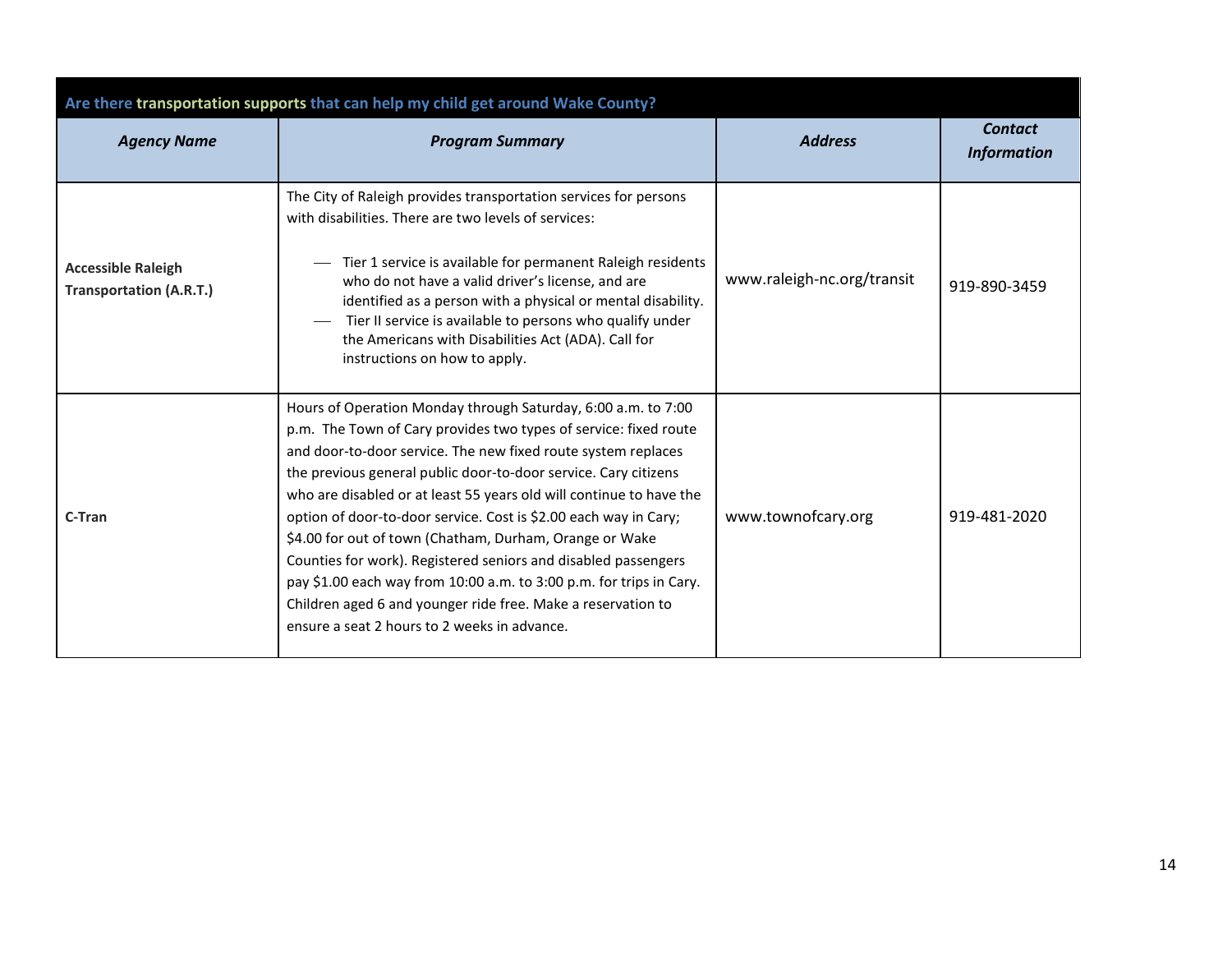<span id="page-14-0"></span>

| If my child needs health or medical services, where can they go?             |                                                                                                                                                                                                                                                                                                                                                                                                                                                                                                                            |                                                                                   |                                                                                                         |  |
|------------------------------------------------------------------------------|----------------------------------------------------------------------------------------------------------------------------------------------------------------------------------------------------------------------------------------------------------------------------------------------------------------------------------------------------------------------------------------------------------------------------------------------------------------------------------------------------------------------------|-----------------------------------------------------------------------------------|---------------------------------------------------------------------------------------------------------|--|
| <b>Agency Name</b>                                                           | <b>Program Summary</b>                                                                                                                                                                                                                                                                                                                                                                                                                                                                                                     | <b>Address</b>                                                                    | <b>Contact Information</b>                                                                              |  |
| <b>Capitol Pediatrics</b>                                                    | "Sensitive to parents' needs and experienced with Autism, open<br>to suggestions"                                                                                                                                                                                                                                                                                                                                                                                                                                          | 3801 Computer Drive<br>Suite 200<br>Raleigh, NC 27609                             | $(919-782-5273)$                                                                                        |  |
| <b>Carolina Institute for Developmental</b><br><b>Disabilities</b>           | Our interdisciplinary faculty and teams offer assessment,<br>consultation, and treatment options for individuals with<br>behavioral, learning, and developmental needs across the<br>lifespan. Emphasis is on individuals and their families who have<br>intellectual disabilities, autism spectrum disorders, traumatic<br>brain injuries, cerebral palsy, and genetic or medical conditions<br>which impact development, health, and independent living.                                                                 | 101 Renee Lynne Court<br>Carrboro, NC 27510                                       | Phone: 919-966-5171<br>Fax: 919-966-2230<br>Email: Info@cidd.unc.edu                                    |  |
| <b>North Raleigh Family Medicine</b>                                         | "Is open to a variety of methods in addition to medicine. Very<br>understanding and extremely experienced with Autism"                                                                                                                                                                                                                                                                                                                                                                                                     | 8331 Bandford Way - Suite<br>101<br>Raleigh, NC 27615                             | Dr. Thomas Jeffries<br>$(919 - 841 - 4566)$                                                             |  |
| <b>Pediatric Dentistry</b>                                                   | Our clinical and administrative team has a combined experience<br>in pediatric dentistry of over 80 years and is skilled in all aspects<br>of treating your child's dental needs. They will help make you<br>and your child's experience as good as possible. We try hard to<br>develop relationships with our patients and families that are<br>based on trust and understanding. Although we are not always<br>100 percent successful, we strive to make every visit as fun and<br>enjoyable for your child as possible. | 120 Preston Executive Drive<br>Suite 100<br>Cary, North Carolina 27513            | office (919) 468-9775<br>fax (919) 468-5001                                                             |  |
| <b>Psychoeducational Clinic at North</b><br><b>Carolina State University</b> | The Clinic is a part of the School Psychology Graduate Program<br>at NCSU and is staffed by both faculty and graduate students.<br>The Clinic serves individuals from preschool through college and<br>their families. Assessment of learning, memory, and attention is<br>the primary focus of Clinic activity. In addition to our evaluation<br>services, we also offer study skills and academic<br>therapy/coaching as well as parent/teacher consultation.                                                            | Location:<br>Poe Hall, Room 640<br>Address:<br>NCSU Box 7650<br>Raleigh, NC 27695 | Phone: 919.515.2251<br>Fax: 919.515.1716<br>http://psychology.chass.ncsu.ed<br>u/pss/facilities/clinic/ |  |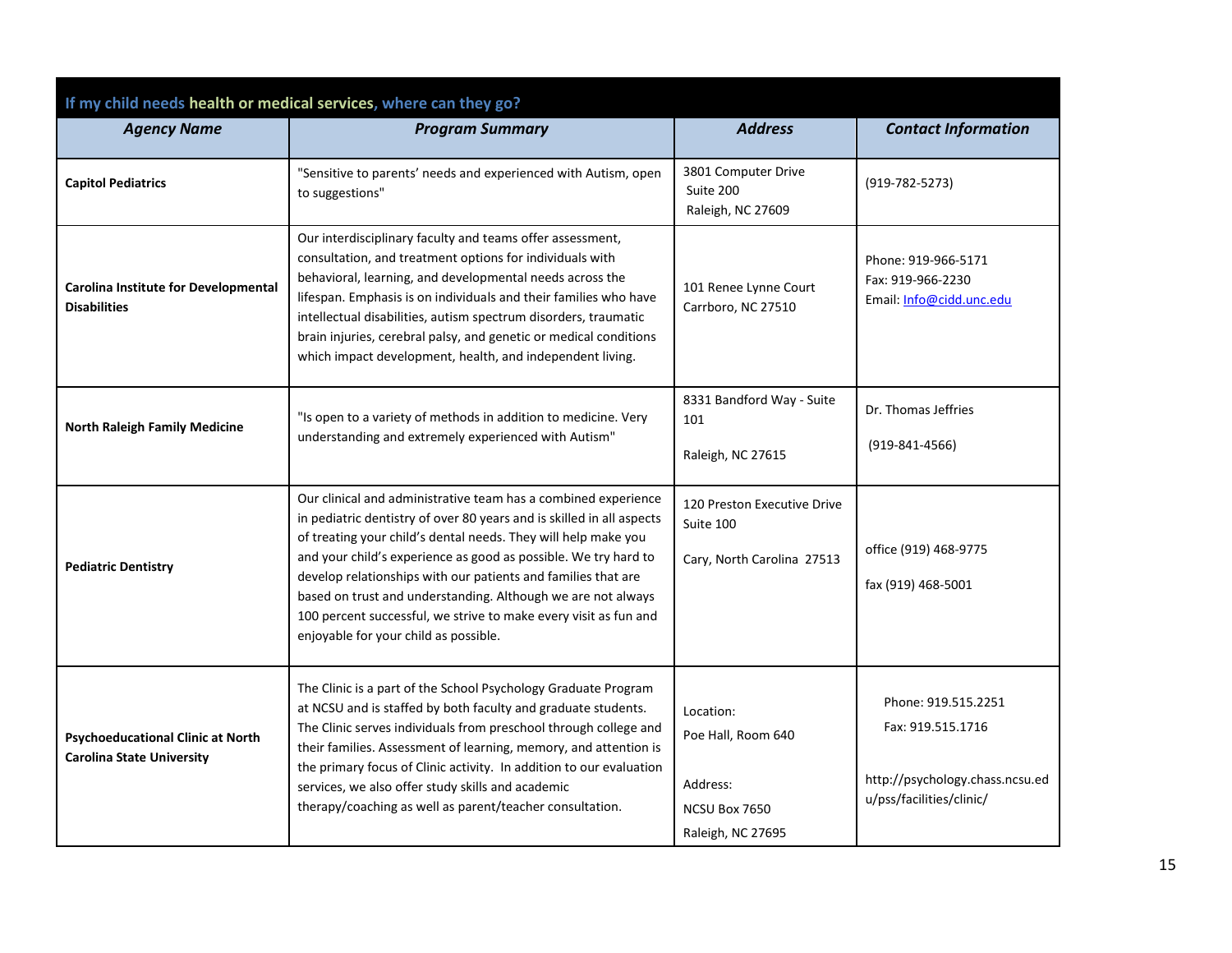| <b>Raleigh Neurology Associates</b> | A child neurologist is an expert in the diagnosis and treatment of<br>children with disorders of the central nervous system, which<br>include the brain and spinal cord, as well as the peripheral<br>nervous system, including peripheral nerves, neuromuscular<br>junctions, and muscles. Some disorders that a child neurologist<br>evaluates and treats are epilepsy, cerebral palsy, muscular<br>dystrophy, tics, Tourette syndrome, brain tumors, autism, and<br>developmental delays. | 1520 Sunday Drive<br>Raleigh, NC 27607       | Phone: 919-782-3456<br>Fax: 919-788-8986<br>www.raleighneurology.com/    |
|-------------------------------------|----------------------------------------------------------------------------------------------------------------------------------------------------------------------------------------------------------------------------------------------------------------------------------------------------------------------------------------------------------------------------------------------------------------------------------------------------------------------------------------------|----------------------------------------------|--------------------------------------------------------------------------|
| <b>Raleigh Pediatrics</b>           | "Spends extra time with children with special needs"                                                                                                                                                                                                                                                                                                                                                                                                                                         | 1921 Falls Valley Drive<br>Raleigh, NC 27615 | phone: 919.872.0250<br>fax: 919.848.3054                                 |
| <b>TEACCH Autism Program</b>        | TEACCH® Centers provide diagnostic evaluations for children,<br>adolescents, and adults who are thought to have an autism<br>spectrum disorder (ASD) but have not yet received a diagnosis.<br>Evaluations typically last one to one and a half days at the clinic<br>(varies depending upon complexity of case and services<br>provided) and focus on issues of diagnosis and educational<br>programming and intervention.                                                                  | 100 Renee Lynne Court<br>Carrboro, NC 27510  | 919.966.2174<br>www.teacch.com                                           |
| <b>Triangle Neuropsychiatry</b>     | Triangle Neuropsychiatry is a privately run clinic designed for<br>the needs of people with emotional or psychiatric illnesses. The<br>practice also works with the developmentally disabled including<br>people with Autism Spectrum problems.                                                                                                                                                                                                                                              | 3713-B University Dr.<br>Durham, NC 27707    | ph: (919) 401-6212<br>fax: (919) 401-4170<br>info@triangleneuropsych.com |
| <b>Triangle Pediatrics in Cary</b>  | "Experience with autism and special needs"                                                                                                                                                                                                                                                                                                                                                                                                                                                   | 105 Ridgeview Drive<br>Cary, NC 27511        | Dr Adams, Dr Horwitz<br>$(919-467-5543)$                                 |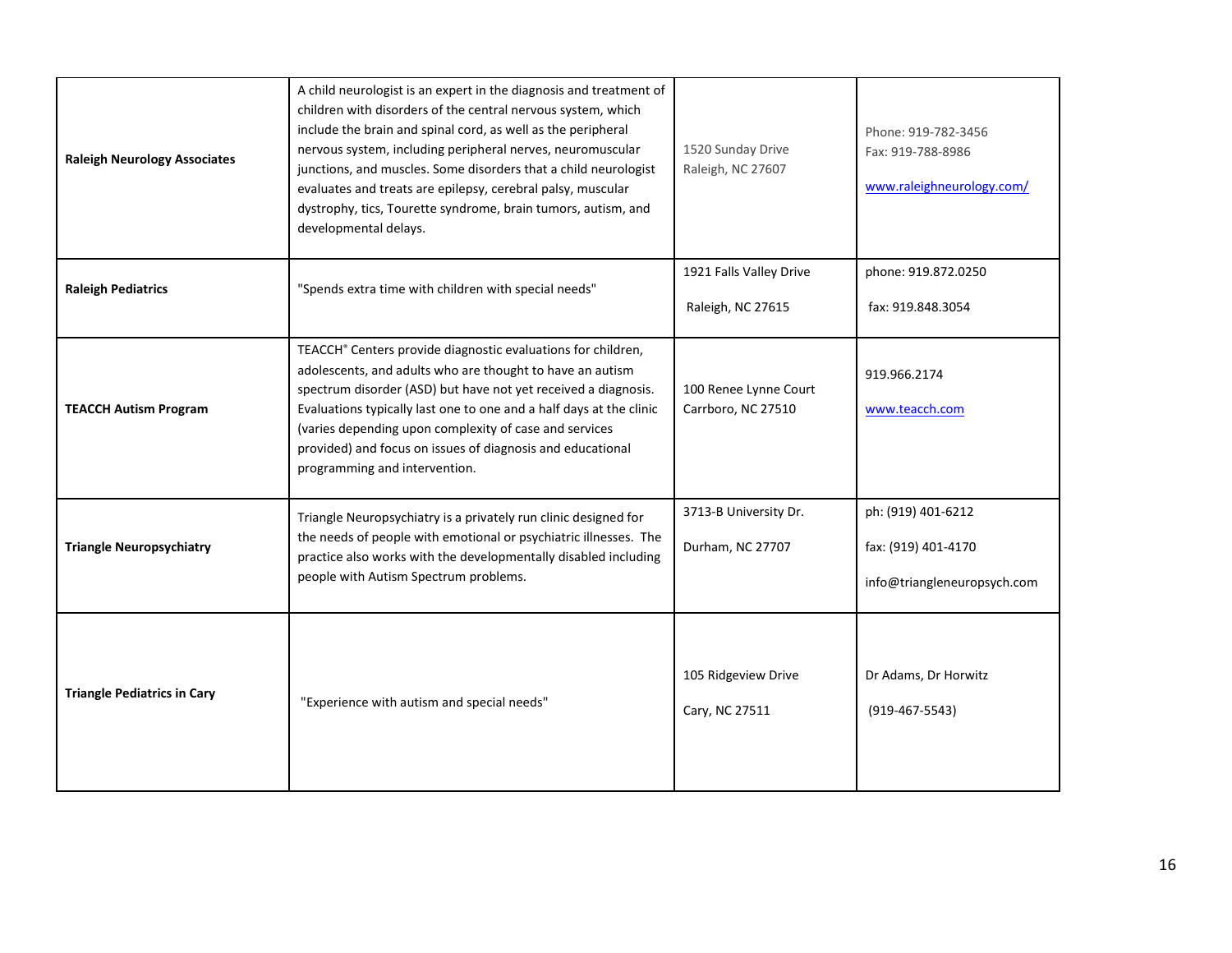<span id="page-16-0"></span>

| If my family needs help finding housing or paying for their home, what resources can we use? |                                                                                                                                                                                                                                                                                                                                                                                                                                                                                                                         |                                                                                                                             |                                                             |  |
|----------------------------------------------------------------------------------------------|-------------------------------------------------------------------------------------------------------------------------------------------------------------------------------------------------------------------------------------------------------------------------------------------------------------------------------------------------------------------------------------------------------------------------------------------------------------------------------------------------------------------------|-----------------------------------------------------------------------------------------------------------------------------|-------------------------------------------------------------|--|
| <b>Agency Name</b>                                                                           | <b>Program Summary</b>                                                                                                                                                                                                                                                                                                                                                                                                                                                                                                  | <b>Address</b>                                                                                                              | <b>Contact Information</b>                                  |  |
| <b>CASA</b>                                                                                  | CASA develops, owns, and manages affordable housing<br>for consumers of Wake County Human Services (WCHS)<br>who have a disability. There are some limited housing<br>for persons who are not homeless and not receiving<br>services from WCHS. Housing applications are made to<br>CASA. Must have a service provider (919-250-1260 for<br>list of service providers)                                                                                                                                                  | 624 West Jones Str., Raleigh 27610                                                                                          | 919-754-9960                                                |  |
| <b>InterAct of Wake County</b>                                                               | InterAct's Residential Shelter provides safe housing and<br>a comprehensive program of counseling and advocacy<br>to women and their children who are escaping violent<br>relationships. The women and children stay for eight<br>weeks, during which time our counselors and<br>advocates work extensively with them. The shelter is a<br>45-bed facility located in a secret location in Wake<br>County.                                                                                                              | <b>Mailing Address</b><br>InterAct's Family Safety &<br><b>Empowerment Center</b><br>1012 Oberlin Road<br>Raleigh, NC 27605 | Main Office: 919-828-7501<br>http://www.interactofwake.org/ |  |
| <b>NC Housing Coalition</b>                                                                  | The North Carolina Housing Coalition is a private, non-<br>profit membership organization working for decent,<br>affordable housing that promotes self-determination<br>and stable communities for low- and moderate-income<br>North Carolinians. Our mission is to lead a movement<br>to ensure that every North Carolinian has a home in<br>which to live with dignity and opportunity. We work to<br>accomplish our mission by supporting our members<br>and building partnerships to improve affordable<br>housing. | 118 St. Mary's St.<br>Raleigh, NC 27605                                                                                     | phone: 919-881-0707<br>fax: 919-881-0350                    |  |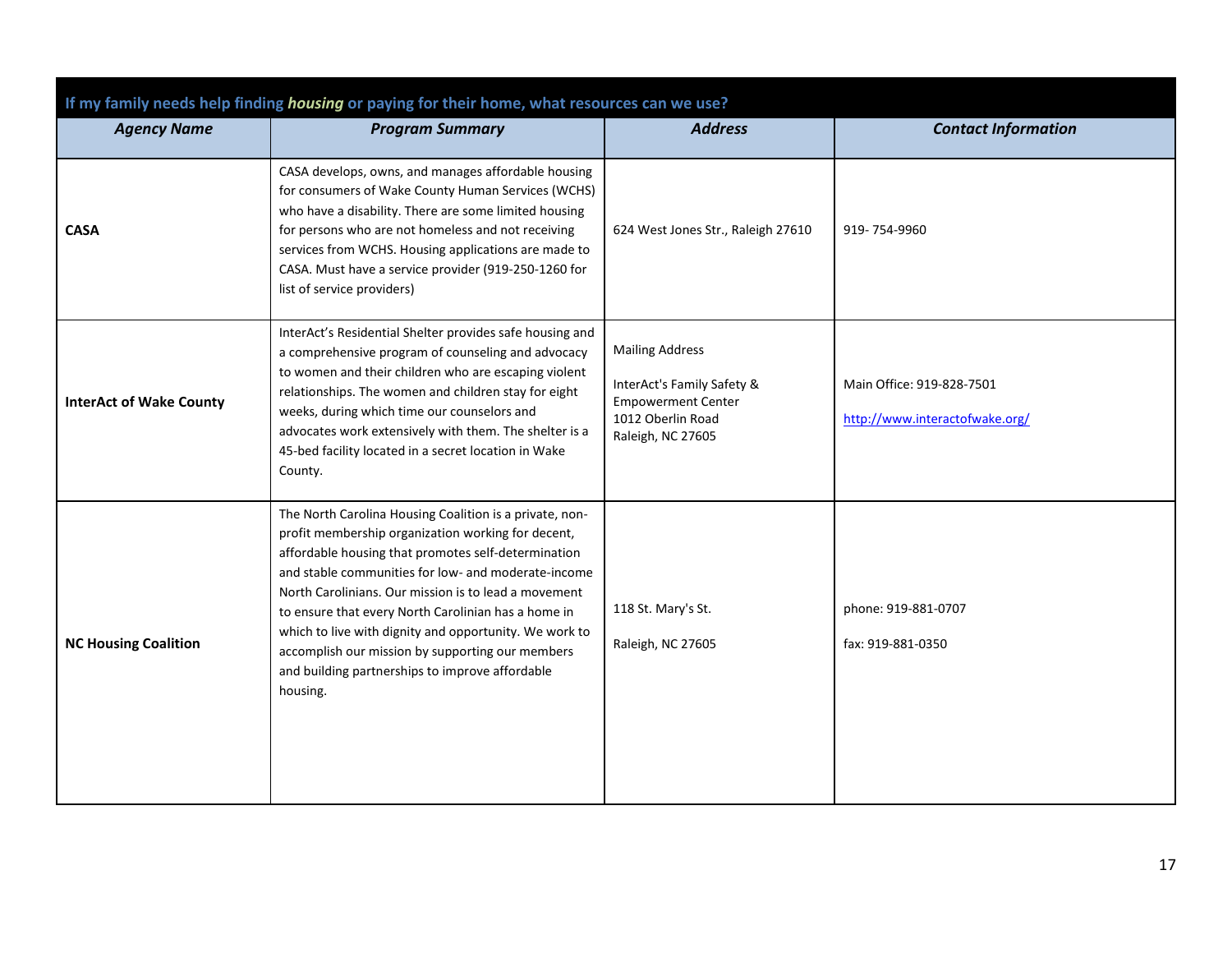| <b>Raleigh Rescue Mission</b> | We offer emergency overnight shelter for women and<br>children. We also provide residential recovery for both<br>men and women. Educational services, pre-school and<br>other outreach services are also available to the<br>community.                                                                                                  | <b>Physical Address:</b><br>314 E. Hargett Street<br>Raleigh, North Carolina 27601<br><b>Mailing Address:</b><br>P.O. Box 27391<br>Raleigh, North Carolina 27611 | Telephone: (919) 828-9014<br>info@raleighrescue.org<br>Fax: (919) 833-6162 |
|-------------------------------|------------------------------------------------------------------------------------------------------------------------------------------------------------------------------------------------------------------------------------------------------------------------------------------------------------------------------------------|------------------------------------------------------------------------------------------------------------------------------------------------------------------|----------------------------------------------------------------------------|
| <b>Wrenn House</b>            | Wrenn House provides a safe, legal, and responsible<br>environment for youth who run away from home, who<br>are homeless, or are otherwise in a crisis situation. We<br>are open 24 hours a day, 365 days a year. Wrenn<br>House is available to any youth age $10 - 17$ , with<br>priority given to youth from Wake County and Raleigh. | 908 W. Morgan St.<br>Raleigh, NC 27603                                                                                                                           | 919-832-7866<br>http://www.havenhousenc.org/programs/wrenn-house           |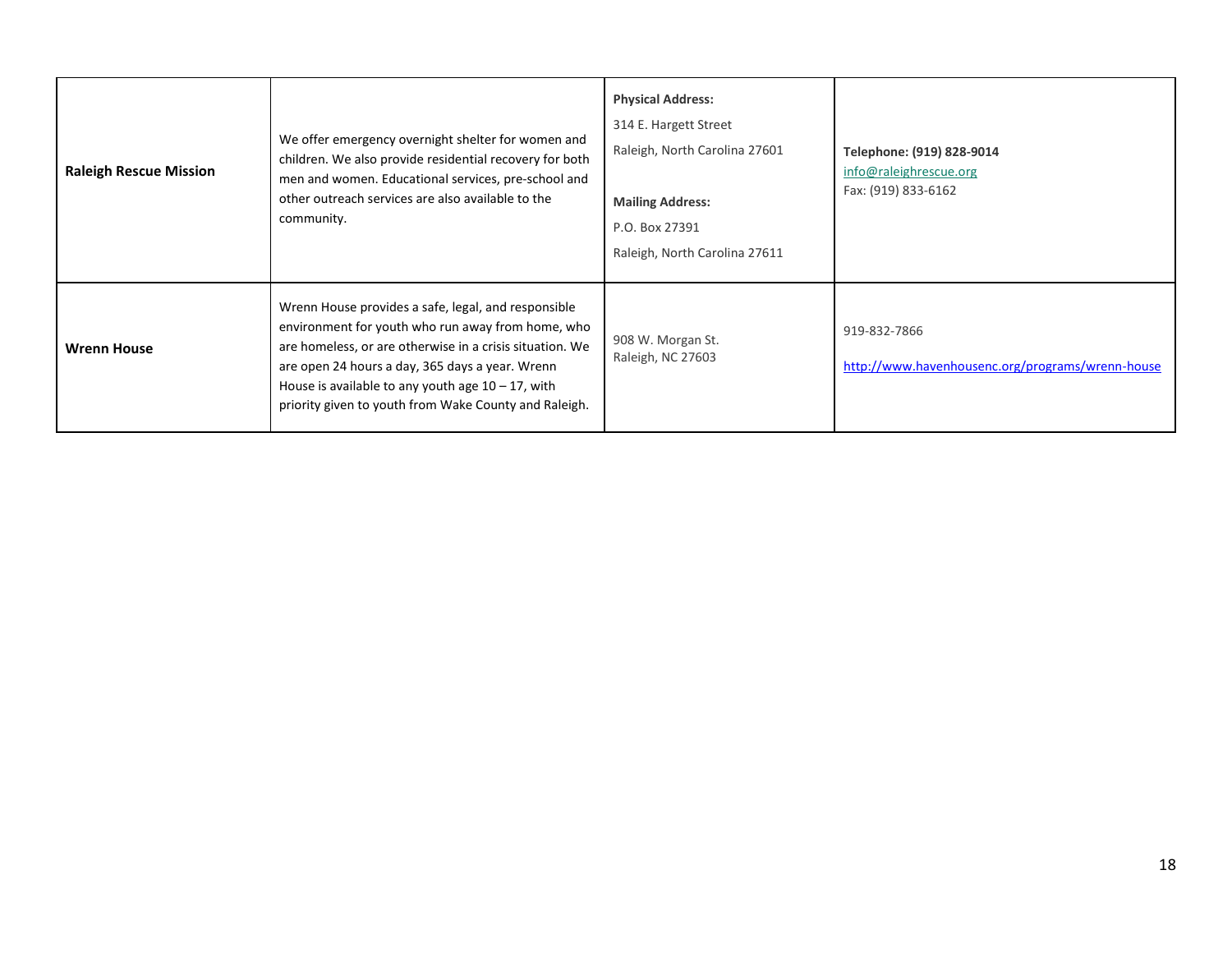<span id="page-18-0"></span>

| What can my child do for entertainment in Wake County?     |                                                                                                                                                                                                                                                                                                                                                                                                                                                               |                                       |                            |  |
|------------------------------------------------------------|---------------------------------------------------------------------------------------------------------------------------------------------------------------------------------------------------------------------------------------------------------------------------------------------------------------------------------------------------------------------------------------------------------------------------------------------------------------|---------------------------------------|----------------------------|--|
| <b>Agency Name</b>                                         | <b>Program Summary</b>                                                                                                                                                                                                                                                                                                                                                                                                                                        | <b>Address</b>                        | <b>Contact Information</b> |  |
| <b>Raleigh Little Theater</b><br><b>Access Theater Now</b> | This class gives students with physical, emotional,<br>learning and developmental disabilities an<br>opportunity to gain self-esteem, improve social and<br>communication skills and explore new modes of<br>self-expression - all in a non-competitive,<br>structured atmosphere. Each session will culminate<br>in an open classroom highlighting the individual<br>talents of all involved. Support staff is welcome. No<br>previous experience necessary. | 301 Pogue Street<br>Raleigh, NC 27607 | 919 821-4579 x225          |  |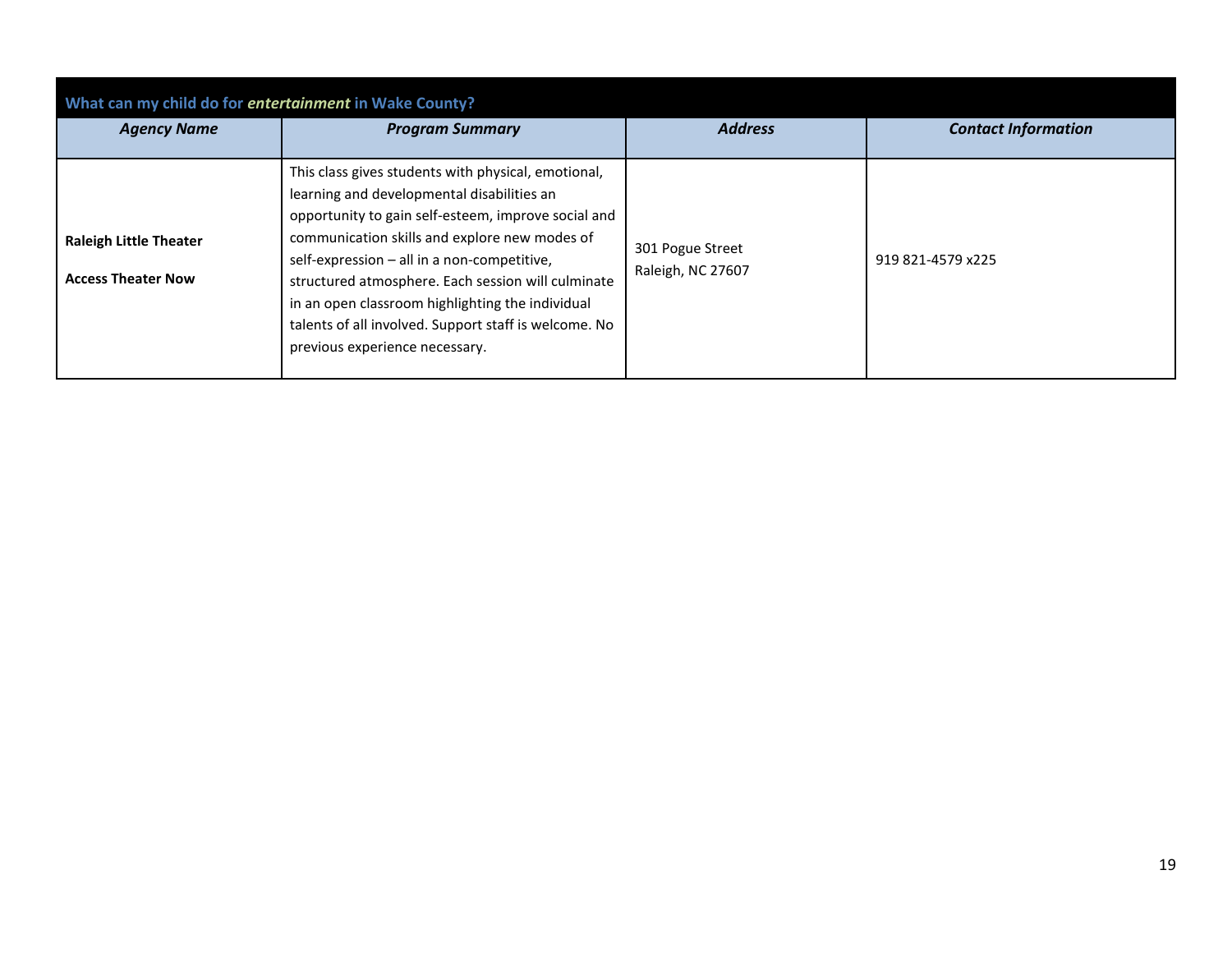#### <span id="page-19-0"></span>**ARE THERE DISABILITY-SPECIFIC RESOURCES IN WAKE COUNTY?**

#### <span id="page-19-1"></span>**AUTISM**

| <b>Agency Name</b>                                   | <b>Program Summary</b>                                                                                                                                                                                                                                                                                                                                                                                                                                                                                                                                                                                                                                                                                                                                                                                                                                                                                                                                                                                                                                                                                                                                                                                                                                                | <b>Address</b>                                   | <b>Contact Information</b>                                        |
|------------------------------------------------------|-----------------------------------------------------------------------------------------------------------------------------------------------------------------------------------------------------------------------------------------------------------------------------------------------------------------------------------------------------------------------------------------------------------------------------------------------------------------------------------------------------------------------------------------------------------------------------------------------------------------------------------------------------------------------------------------------------------------------------------------------------------------------------------------------------------------------------------------------------------------------------------------------------------------------------------------------------------------------------------------------------------------------------------------------------------------------------------------------------------------------------------------------------------------------------------------------------------------------------------------------------------------------|--------------------------------------------------|-------------------------------------------------------------------|
| Autism Society of North<br>Carolina, Creative Living | Our organization works to directly improve the lives of<br>individuals and families affected by autism through advocacy,<br>training and education, and direct services.<br>Advocacy: We are the only autism-specific advocacy<br>organization in North Carolina, and it is the heart of what we<br>do. We find resources for families, assist with school issues,<br>educate families through workshops, help individuals navigate<br>the services system, and host local support groups. We also<br>give those with autism a voice in public policy by maintaining<br>relationships at the state legislature and other policy-making<br>entities.<br>Training and Education: We focus on evidence-based best<br>practices that empower self-advocates, families, and<br>professionals. We also work to increase understanding and<br>acceptance of people with ASD in the community.<br>Services: ASNC is a direct care service provider, and a<br>recipient of the highest level of accreditation by the Council<br>on Quality Leadership for exemplary service provision.<br>Individuals with ASD receive a variety of residential,<br>recreational, vocational, and community-based services that<br>are designed to meet their needs, interests, and strengths. | 505 Oberlin Road, Suite 230<br>Raleigh, NC 27605 | (919) 854-6161<br>1 (800) 442-2762<br>http://autismsociety-nc.org |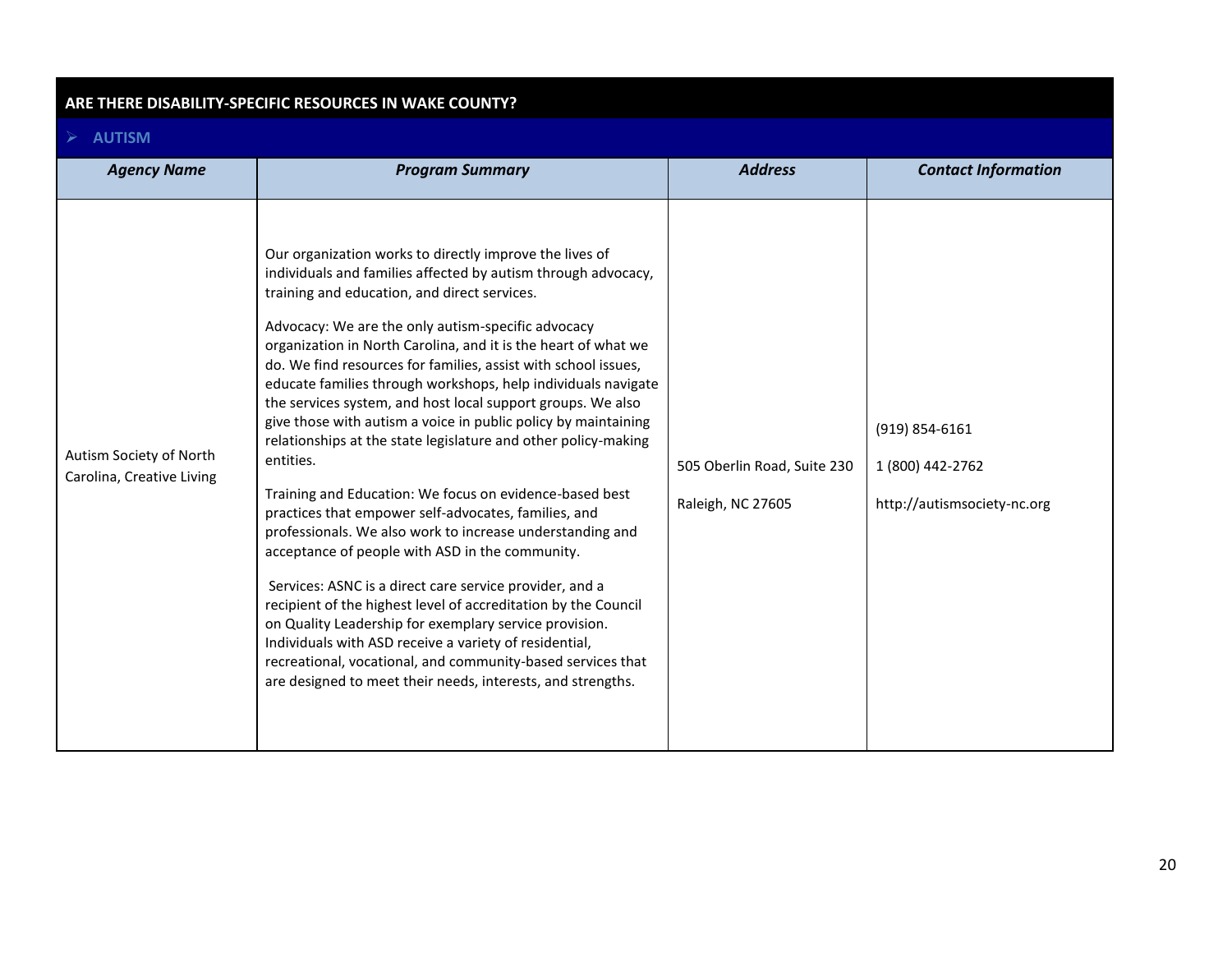<span id="page-20-0"></span>

| <b>DEAF/BLIND</b>                                                  |                                                                                                                                                                                                                                                                                                                                                                                                                           |                                                       |                                          |  |
|--------------------------------------------------------------------|---------------------------------------------------------------------------------------------------------------------------------------------------------------------------------------------------------------------------------------------------------------------------------------------------------------------------------------------------------------------------------------------------------------------------|-------------------------------------------------------|------------------------------------------|--|
|                                                                    | Rehabilitation Program-Services offered to assist<br>individuals who are blind or visually impaired in<br>obtaining or maintaining employment and in living<br>more independently.                                                                                                                                                                                                                                        |                                                       |                                          |  |
| <b>North Carolina Division of</b><br><b>Services for the Blind</b> | Independent Living Program-Services are provided<br>to help the senior visually impaired adult<br>population maintain self-sufficiency in their place<br>of residence.                                                                                                                                                                                                                                                    | 2601 Mail Service Center, Raleigh,<br><b>NC 27699</b> | 919-733-9822                             |  |
|                                                                    | School to Work Program- Transition services are<br>provided to help high school students obtain<br>various employment opportunities.                                                                                                                                                                                                                                                                                      |                                                       |                                          |  |
| <b>Alliance of Disability Advocates</b>                            | Alliance of Disability Advocates/ Center for<br>Independent Living (Alliance) is committed to<br>helping people with disabilities live independently<br>and become productive, full participants in society.<br>The entire staff and board, most of whom have<br>disabilities, support people with disabilities in their<br>efforts toward such life-affirming goals.<br>Core services of Alliance include individual and | 505 Oberlin Road, Suite 148<br>Raleigh, NC 27605      | Phone: 919-833-1117<br>Fax: 919-833-1171 |  |
|                                                                    | systems advocacy, information and referral,<br>training in independent living skills, peer mentoring<br>and support, and community inclusion. Alliance<br>also provides accessibility surveys of facilities and<br>programs and training on the Americans with<br>Disabilities Act.                                                                                                                                       |                                                       | http://www.alliancecil.org               |  |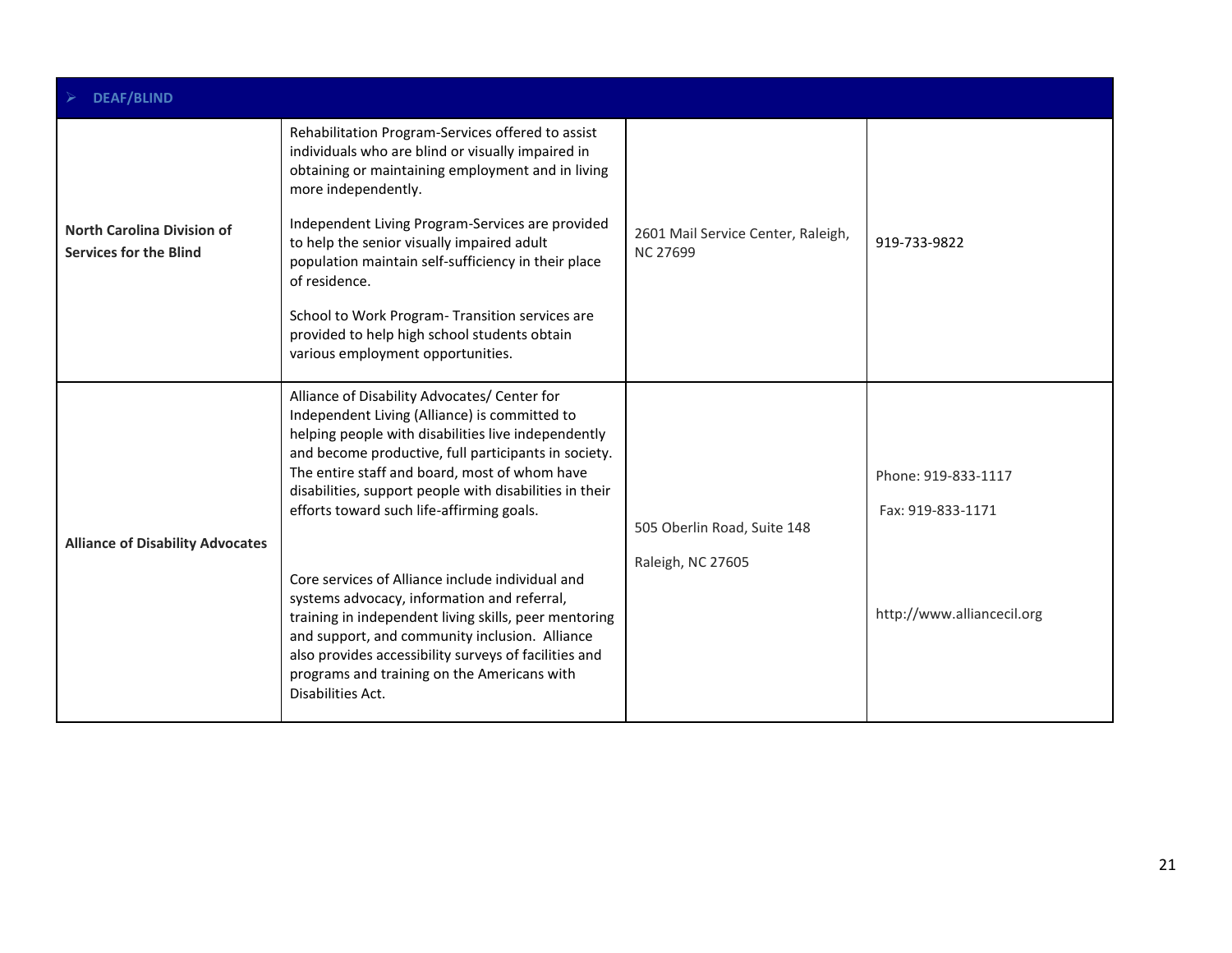<span id="page-21-2"></span><span id="page-21-1"></span><span id="page-21-0"></span>

| <b>BRAIN INJURY</b>                             |                                                                                                                                                                                                                                                                                                                                                                                                                                                           |                                          |                                                                             |
|-------------------------------------------------|-----------------------------------------------------------------------------------------------------------------------------------------------------------------------------------------------------------------------------------------------------------------------------------------------------------------------------------------------------------------------------------------------------------------------------------------------------------|------------------------------------------|-----------------------------------------------------------------------------|
| <b>Community Partnerships, Inc.</b>             | Each individual and each brain injury is unique.<br>Experience has taught us that an individualized<br>approach leads to the greatest success. Services in<br>our program include:<br>Cognitive Rehabilitation<br>Occupational Information<br>Case Management<br>Therapy                                                                                                                                                                                  | 3522 Haworth Drive<br>Raleigh, NC 27609  | 919-781-3616 (phone)<br>919-782-1485 (fax)                                  |
| <b>DOWN SYNDROME</b>                            |                                                                                                                                                                                                                                                                                                                                                                                                                                                           |                                          |                                                                             |
| <b>Triangle Down Syndrome</b><br><b>Network</b> | The Triangle Down Syndrome Network (TDSN) is a<br>nonprofit support, resource, and advocacy<br>organization for individuals, families, and<br>professionals. Our mission is to support, educate,<br>and connect individuals with Down syndrome, their<br>families, and communities in North Carolina.                                                                                                                                                     |                                          | http://www.triangledownsyndrome.org                                         |
| $\triangleright$ EPILEPSY                       |                                                                                                                                                                                                                                                                                                                                                                                                                                                           |                                          |                                                                             |
| <b>GCF Family Support Services</b>              | GCF Family Support Services (GCF-FSS) is<br>dedicated to supporting, educating, and<br>informing families of children with special needs.<br>GCF-FS believes that the greatest asset a child can<br>have is a strong family. We provide parent<br>mentoring, peer support groups and education to<br>families of children with developmental and<br>intellectual disabilities, chronic illness, other<br>special needs or those who are born prematurely. | http://www.gcffamilysupportservices.org/ | Karen Hogan<br>919-662-4600 ext. 257<br>khogan@gcffamilysupportservices.org |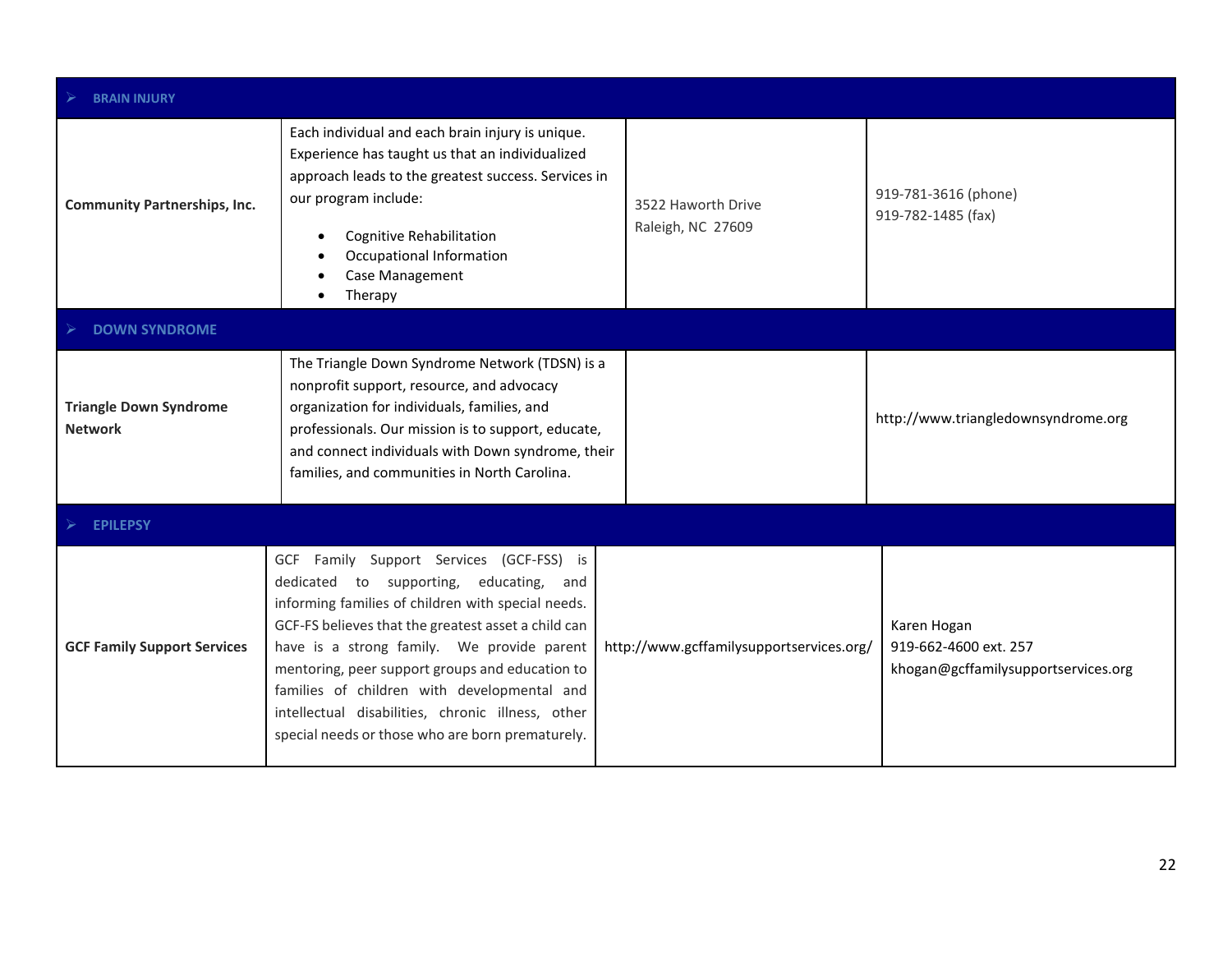<span id="page-22-0"></span>

| <b>INTELLECTUAL DISABILITIES</b> |                                                                                                                                                                                                                                                                                                                                                                                                                                                                                                                                                                                                                                 |                                   |                                        |  |
|----------------------------------|---------------------------------------------------------------------------------------------------------------------------------------------------------------------------------------------------------------------------------------------------------------------------------------------------------------------------------------------------------------------------------------------------------------------------------------------------------------------------------------------------------------------------------------------------------------------------------------------------------------------------------|-----------------------------------|----------------------------------------|--|
| The Arc of The Triangle          | The Arc, a national organization serving people<br>with disabilities, was founded in 1950 by a group<br>of parents concerned about the lack of services for<br>their children with developmental disabilities. The<br>Arc movement quickly spread throughout the<br>United States. Since then, nearly 1000 state and<br>local chapters of the Arc and their members have<br>advocated for community services to support<br>people with disabilities and their families.<br>In 1954, our local chapter, now known as The Arc<br>of Wake County, was formed. Our chapter and its<br>members were active in establishing the first | 343 E. Six Forks Rd.<br>Suite 370 | 919-832-2660<br>Fax 919-832-5446       |  |
|                                  | classes for children with developmental disabilities<br>in the public schools, special programs in various<br>churches, residential and employment programs,<br>recreational opportunities and respite care<br>services.<br>The Arc of Wake County provides:<br>•advocacy<br>•information & referral<br>•supported employment<br>• community education services                                                                                                                                                                                                                                                                 | Raleigh, NC 27609                 | http://www.arctriangle.org/project_see |  |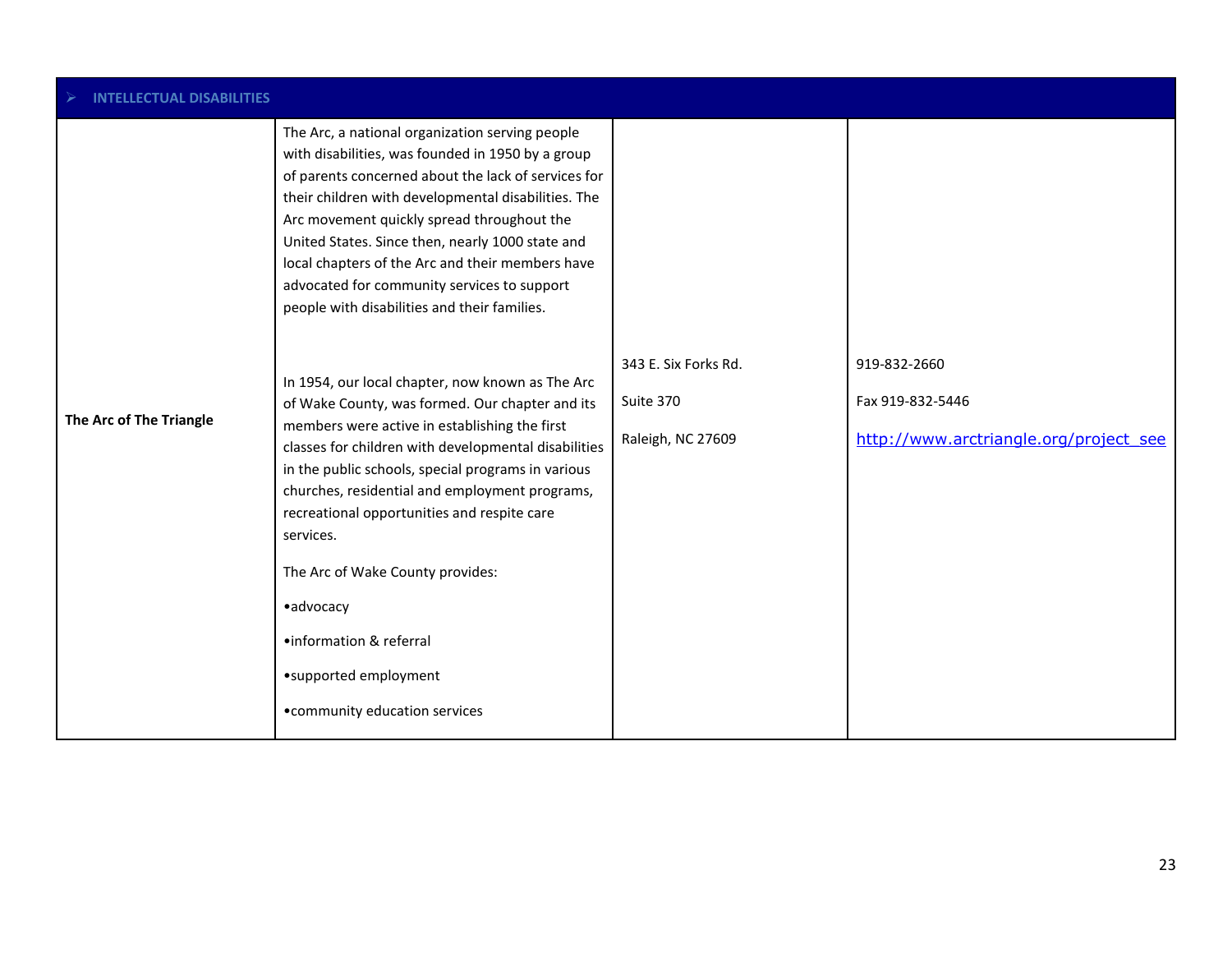<span id="page-23-1"></span><span id="page-23-0"></span>

| <b>LEARNING DISABILITY</b>        |                                                                                                                                                                                                                                                                                                                                                                                                                                                                                                                                                                                                                                                                                                                                                                                                                      |                                                                         |                                        |
|-----------------------------------|----------------------------------------------------------------------------------------------------------------------------------------------------------------------------------------------------------------------------------------------------------------------------------------------------------------------------------------------------------------------------------------------------------------------------------------------------------------------------------------------------------------------------------------------------------------------------------------------------------------------------------------------------------------------------------------------------------------------------------------------------------------------------------------------------------------------|-------------------------------------------------------------------------|----------------------------------------|
| <b>Ultimate-Outcomes</b>          | I offer comprehensive services that provide help<br>to children, adolescents, parents & families on<br>their journeys. I enjoy working with children &<br>families who desire growth in any area, including<br>academics, behavioral &/or those on the autism<br>spectrum. I wish to enhance the quality of life for<br>my clients, help them towards meaningful<br>progress & life balance. Services include:<br>Academic, Behavioral, Parent Training & services<br>for those on the Autism Spectrum, Study Skills,<br>Test Taking & Organizational Skills, Developmental<br>Delays, Intellectual Impairments, Learning<br>Disabilities, Autism, ADHD & Emotional Concerns,<br>IEP meetings, Life Coaching, Navigating<br>Transitions, Improving Self Esteem/Confidence,<br>Social Skills & Effective Life Skills. | 14460 Falls Of Neuse Rd<br>Ste 149-205<br>Raleigh, North Carolina 27614 | <b>Betty Brandon</b><br>(919) 728-5767 |
| <b>MENTAL HEALTH ISSUES</b>       |                                                                                                                                                                                                                                                                                                                                                                                                                                                                                                                                                                                                                                                                                                                                                                                                                      |                                                                         |                                        |
| <b>Alliance Behavioral Health</b> | Alliance Behavioral Healthcare manages the public<br>mental health, intellectual/ developmental<br>disability and substance abuse services for the<br>citizens of Durham, Wake, Cumberland and<br>Johnston counties.<br>Although we do not actually provide services, our<br>job is to ensure that individuals who seek help<br>receive the quality services and supports they are<br>eligible for to help them achieve their goals and<br>live as independently as possible.<br>These services are delivered by a network of<br>private providers who contract with Alliance.                                                                                                                                                                                                                                       | 5000 Falls of Neuse Road<br>Raleigh, NC 27609                           | (800) 510-9132                         |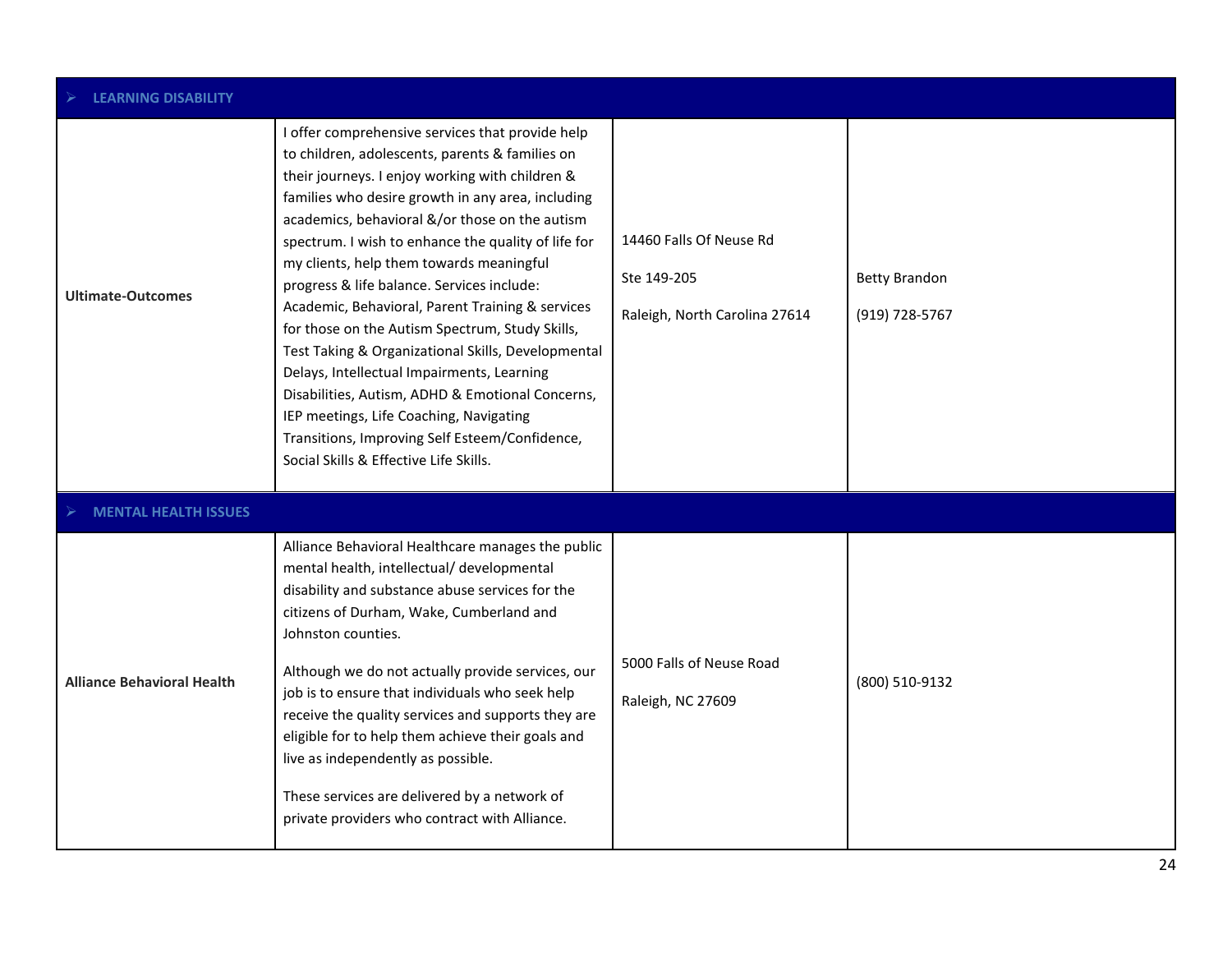<span id="page-24-0"></span>

| <b>WHERE CAN I FIND SCHOOL RESOURCES?</b>             |                                                               |
|-------------------------------------------------------|---------------------------------------------------------------|
| <b>Resource</b>                                       | Website                                                       |
| <b>Student Handbook</b>                               | http://apexhs.wcpss.net                                       |
|                                                       | Listed under "General" on the home page                       |
| <b>Club Information Page</b>                          | http://ahsstudco.weebly.com/clubs--societies.html             |
| Information on student clubs, when they meet, advisor |                                                               |
| contact                                               |                                                               |
| Apex High School Counselor Page                       | http://apexhscounselors.weebly.com/                           |
| Resources gathered by student services including      |                                                               |
| information on course registration, transcripts,      |                                                               |
| colleges and universities, financial aid, summer      |                                                               |
| programs                                              |                                                               |
| <b>School Calendar</b>                                | http://www.brownbearsw.com/freecal/apexcalendar?sectionid=218 |
|                                                       |                                                               |
| Lunch Menu                                            | http://www.wcpss.net/parents/school-meals/                    |
|                                                       |                                                               |
| <b>Athletics</b>                                      | http://ahscougarsports.weebly.com/                            |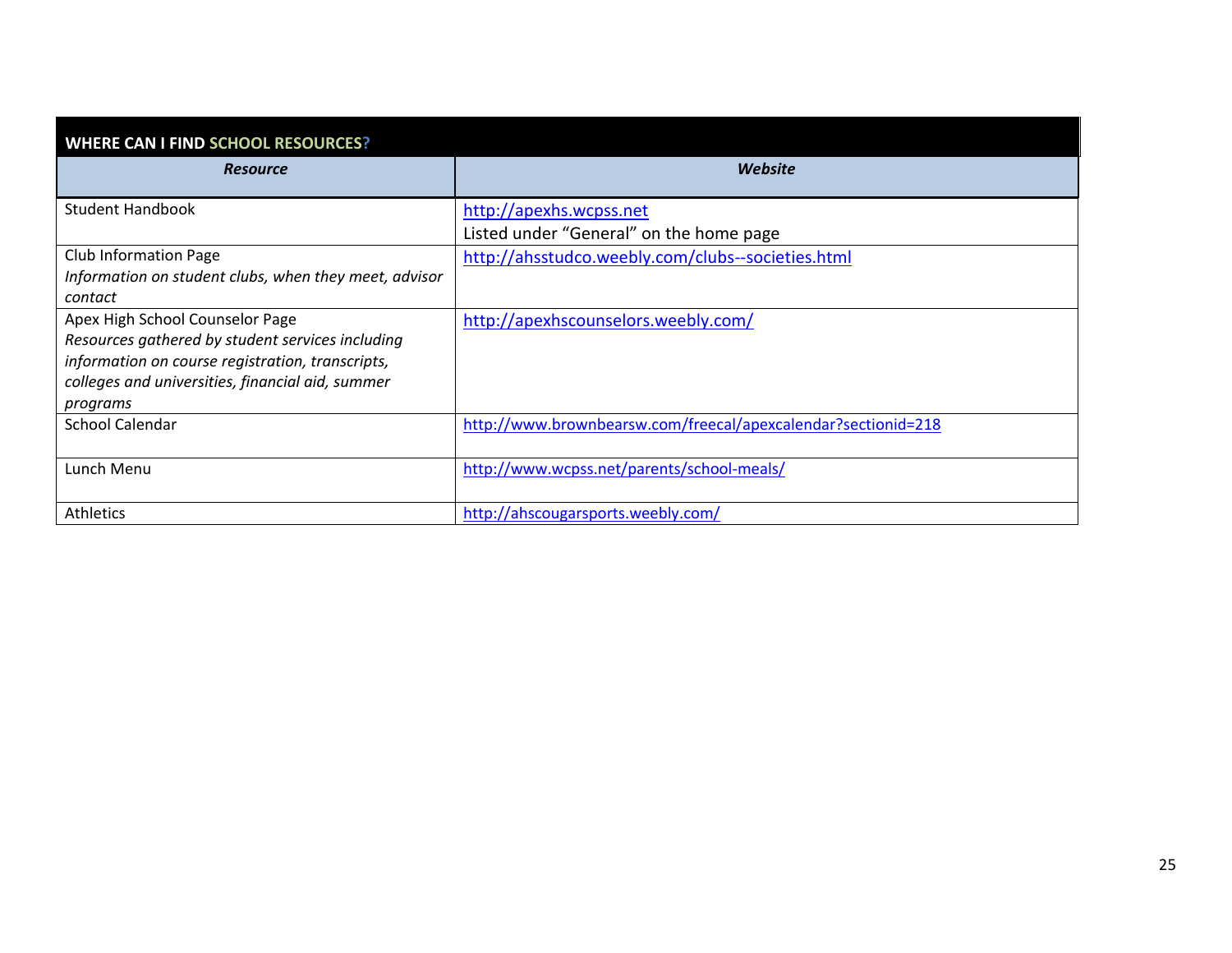### <span id="page-25-0"></span>**Apex High School Administration and Counselor Assignments**

#### *Dr. Diann Kearney, Principal: dkearney@wcpss.net*

#### *John Hayden, Dean of Students: jhayden@wcpss.net*

#### *Michelle Pittelli, Student Assistance Program (SAP) Coordinator: mpittelli@wcpss.net*

| <b>Student Last Names</b> | Administrator                                | <b>Email Contact</b> | <b>Counselor</b>     | <b>Email Contact</b> |
|---------------------------|----------------------------------------------|----------------------|----------------------|----------------------|
| A                         | Jeannette Hill                               | jhill1@wcpss.net     | Kari Kite            | kkite@wcpss.net      |
| B.                        | Rob Matheson                                 | rmatheson@wcpss.net  | Kari Kite            | kkite@wcpss.net      |
|                           | Jim Nelson                                   | jnelson@wcpss.net    | Kari Kite            | kkite@wcpss.net      |
| D, O-Q, V-Z               | <b>David Zies (Special Programs Contact)</b> | dzies@wcpss.net      | Melissa Schwartz     | mschwartz2@wcpss.net |
| E-J                       | Jeannette Hill                               | jhill1@wcpss.net     | <b>Cheryl Chenet</b> | cchenet@wcpss.net    |
| $K-N$                     | Jim Nelson                                   | jnelson@wcpss.net    | Maureen Kurz         | mkurz@wcpss.net      |
| R-U                       | Rob Matheson                                 | rmatheson@wcpss.net  | <b>Tandra Taylor</b> | ttaylor3@wcpss.net   |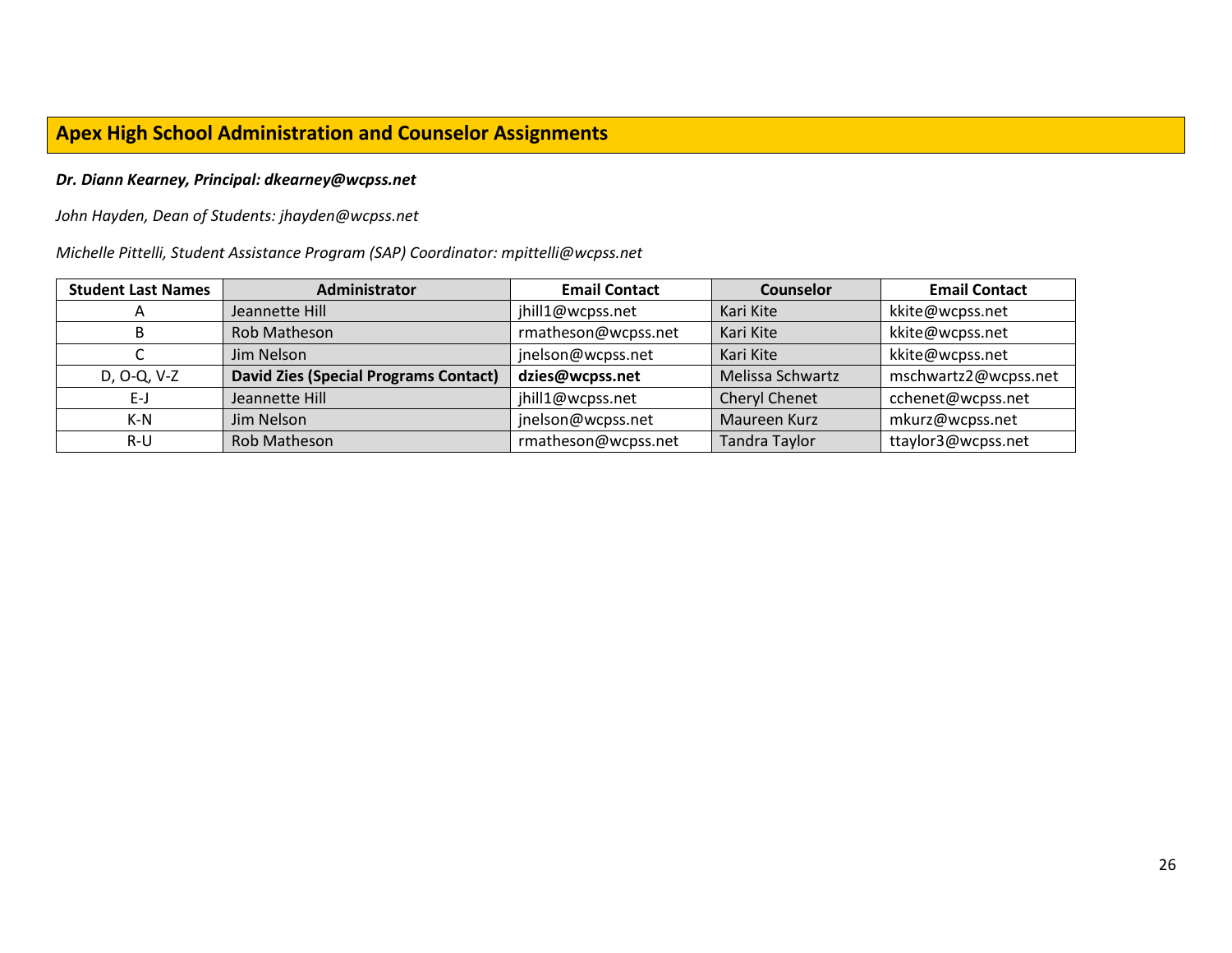# <span id="page-26-0"></span>**Apex High School Special Education Teachers**

| Teacher                | <b>Email Contact</b>     |
|------------------------|--------------------------|
| <b>Michelle Windle</b> | mwindle@wcpss.net        |
| <b>Department Head</b> |                          |
| Sarah Barnhill         | sbarnhill@wcpss.net      |
| Cynthia Berniak        | cberniak@wcpss.net       |
| Ashley Bradford        | abradford2@wcpss.net     |
| <b>Faith Bramble</b>   | jbramble@wcpss.net       |
| <b>Isaac Bristol</b>   | Ibristol1@wcpss.net      |
| Stefanie Brown         | sbilobranbrown@wcpss.net |
| Emily Chiarolanzio     | echiarolanzio@wcpss.net  |
| Jana Hill              | jkhill@wcpss.net         |
| Chelsea Jones          | cjones10@wcpss.net       |
| Margaret Kallander     | mkallander@wcpss.net     |
| <b>Heather Long</b>    | hlong@wcpss.net          |
| Patrick Monaghan       | pmonaghan@wcpss.net      |
| Andrea Rutherford      | arutherford@wcpss.net    |
| Margaret Smith         | msmith17@wcpss.net       |
| Rozanne Todd           | rtodd@wcpss.net          |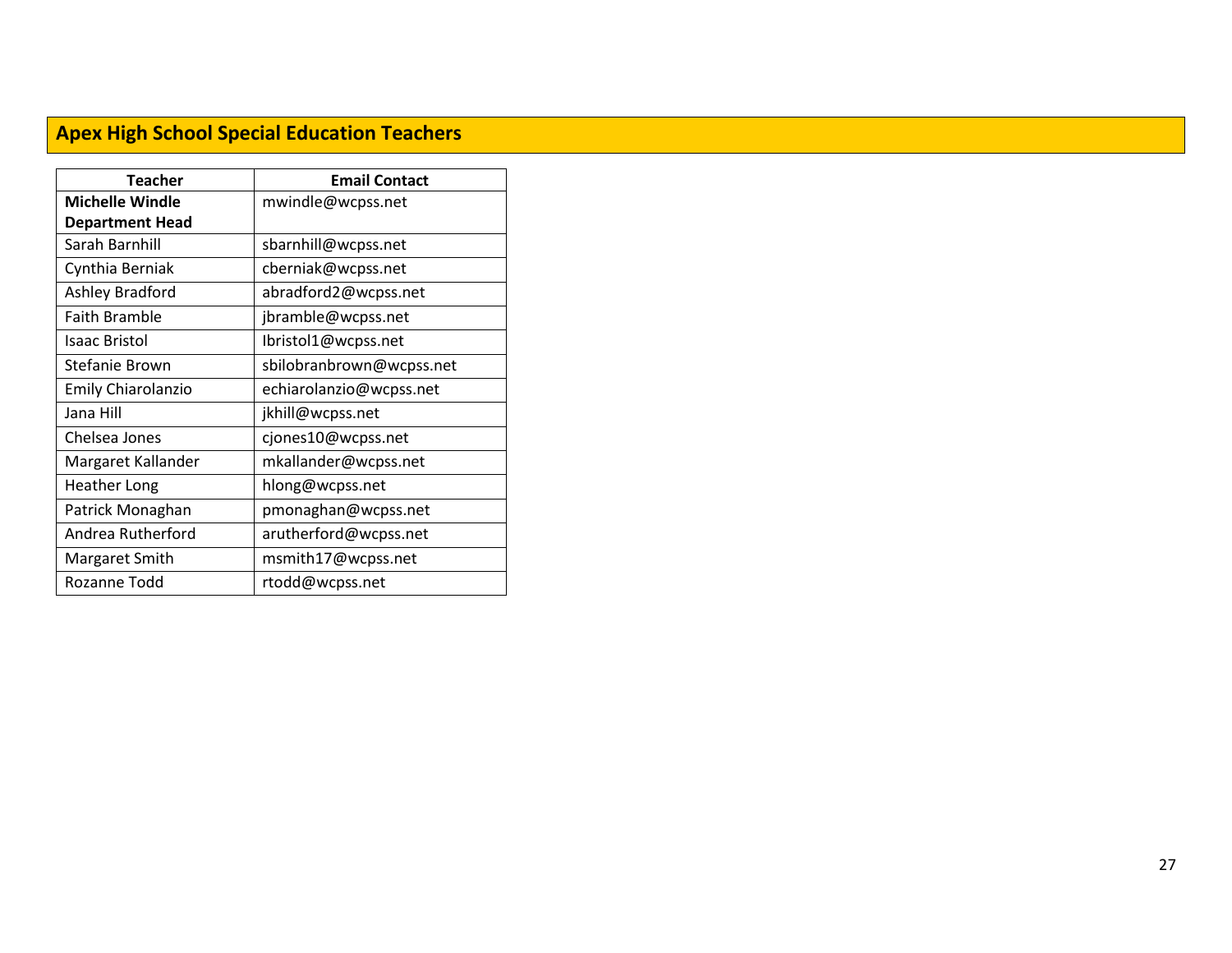# <span id="page-27-0"></span>**Apex High School Student Clubs**

| <b>Club Name</b>                           | <b>Advisor</b>            | <b>Email Contact</b> |
|--------------------------------------------|---------------------------|----------------------|
| American Sign Language Club                | Gurkin                    | jgurkin@wcpss.net    |
| Anime Club (Otaku Society)                 | <b>Berniak</b>            | cberniak@wcpss.net   |
| <b>Apex Peak Players</b>                   | Levine                    | llevine@wcpss.net    |
| <b>Boost Club</b>                          | Hatch                     | ahatch@wcpss.net     |
| Debate                                     | Nordt                     | mnordt@wcpss.net     |
| <b>DECA</b>                                | Obaigbena                 | robaigbena@wcpss.net |
| Domestic Violence Awareness and Prevention | Pittelli                  | mpittelli@wcpss.net  |
| <b>Drafting</b>                            | R. Myers                  | rmyers@wcpss.net     |
| Environmental                              | Nagel, Thomason, Piper    | knagel@wcpss.net     |
| eSports                                    | Oltmans                   | aoltmans@wcpss.net   |
| <b>Excel Club</b>                          | Nordt                     | mnordt@wcpss.net     |
| Fandoms, Alt Music, and Art Club           | Sands                     | isands@wcpss.net     |
| <b>FCA</b>                                 | Ferguson, Duncan, Oltmans | jferguson@wcpss.net  |
| <b>FCCLA</b>                               | <b>Hoskins</b>            | ehoskins@wcpss.net   |
| <b>Feminist Club</b>                       | C. Brown                  | cbrown10@wcpss.net   |
| Film Club                                  | Whiteside                 | swhiteside@wcpss.net |
| <b>FFA</b>                                 | R. Thomas                 | rthomas2@wcpss.net   |
| Free the Children (FTC)                    | Upchurch                  | kupchurch@wcpss.net  |
| French                                     | Pilling                   | kpilling@wcpss.net   |
| Game Development (2nd semester only)       | C. Smith                  | csmith2@wcpss.net    |
| German                                     | Maseman                   | pmaseman@wcpss.net   |
| <b>German Honor Society</b>                | Maseman                   | pmaseman@wcpss.net   |
| <b>Guitar Club</b>                         | Kane                      | tkane@wcpss.net      |
| <b>Henna Tattoos</b>                       | Clark                     | dclark5@wcpss.net    |
| <b>HOSA</b>                                | Vogt                      | avogt@wcpss.net      |
| Improv                                     | Whiteside, Levine         | swhiteside@wcpss.net |
| Interact                                   | <b>Bristol</b>            | Lbristol1@wcpss.net  |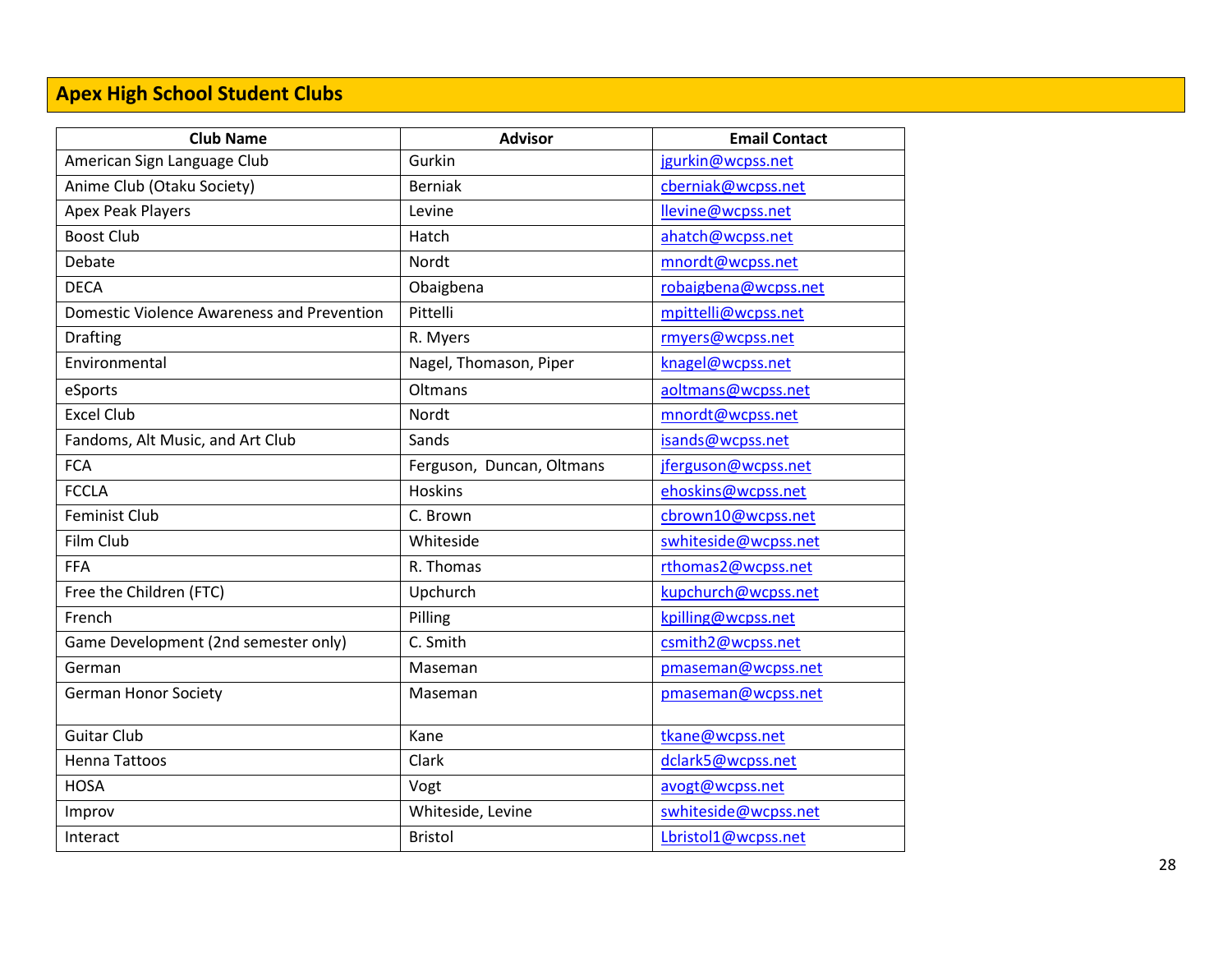| <b>International Thespian</b>     | Levine                | llevine@wcpss.net   |
|-----------------------------------|-----------------------|---------------------|
| Jewish Student Union              | Gurkin                | jgurkin@wcpss.net   |
| Key                               | Dott                  | ldott@wcpss.net     |
| <b>Latinos United</b>             | R. Myers              | rmyers@wcpss.net    |
| <b>Magicians Meet</b>             | <b>Summers</b>        | ssummers2@wcpss.net |
| Model UN                          | Kane                  | tkane@wcpss.net     |
| <b>Muslim Student Association</b> | Nordt                 | mnordt@wcpss.net    |
| <b>National Art Honor Society</b> | Rossi                 | srossi@wcpss.net    |
| <b>National Honor Society</b>     | McGee                 | rmcgee2@wcpss.net   |
| National Technical Honor Society  | Wilson                | bwilson3@wcpss.net  |
| Nourish International             | Collis                | ecollis@wcpss.net   |
| Orchestra/Strings                 | Miller                | tmiller@wcpss.net   |
| Philosophy                        | Coffey                | acoffey@wcpss.net   |
| Pink Ribbon                       | Winstead              | vwinstead@wcpss.net |
| Photography Club                  | Hatch                 | ahatch@wcpss.net    |
| Project Unify                     | Lockwood              | plockwood@wcpss.net |
| <b>Prom Committee</b>             | <b>Hoskins</b>        | ehoskins@wcpss.net  |
| Reader's                          | Fackler-Bretz         | mfackler@wcpss.net  |
| <b>Robotics</b>                   | Gurkin                | jgurkin@wcpss.net   |
| Science Olympiad                  | Bost, Telford, Gurkin | cbost@wcpss.net     |
| Shuffleboard                      | Maseman (see website) | pmaseman@wcpss.net  |
| Solutions                         | R. Myers              | rmyers@wcpss.net    |
| Spanish                           | <b>Drake</b>          | sdrake2@wcpss.net   |
| <b>Spanish Honor Society</b>      | Lasher                | klasher@wcpss.net   |
| <b>STEM</b>                       | C. Smith              | csmith2@wcpss.net   |
| <b>Student Council</b>            | C. Brown              | cbrown10@wcpss.net  |
| <b>Table Top Games Club</b>       | Telford               | ktelford@wcpss.net  |
| Tri-M Natl Music Honor            | Copley                | hcopley@wcpss.net   |
| <b>TutorConnect</b>               | Huntley               | Lhuntley@wcpss.net  |
| <b>UNICEF Club</b>                | Moncelle              | hmoncelle@wcpss.net |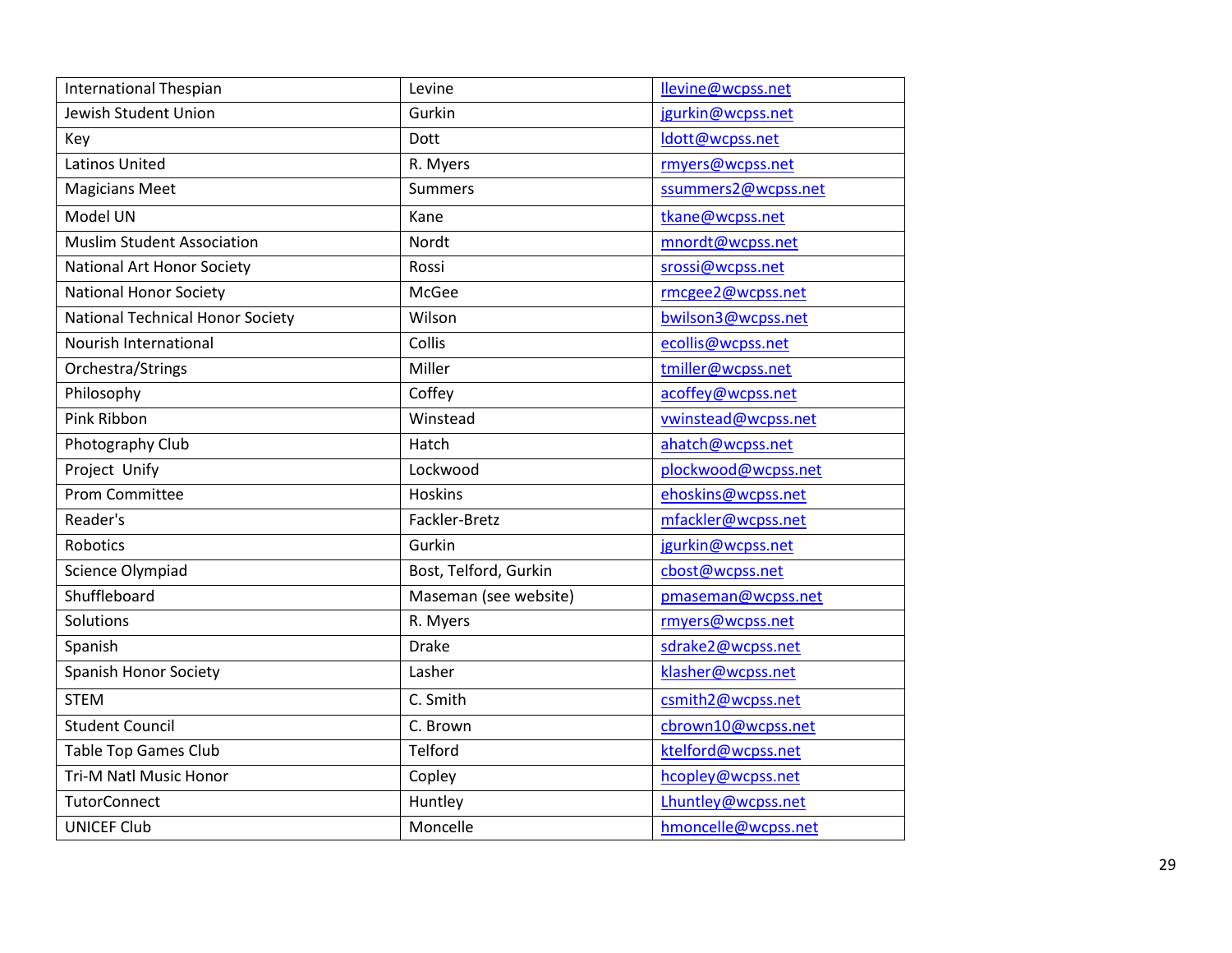| <b>Volley Bros Committee</b>        | Moog        | fmoog@wcpss.net    |
|-------------------------------------|-------------|--------------------|
| Women and Minorities Who Program    | C. Smith    | csmith2@wcpss.net  |
| Writers                             | Coffey      | acoffey@wcpss.net  |
| Yoga                                | <b>Bost</b> | cbost@wcpss.net    |
| Young Democrats & Young Republicans | Wilkie      | dwilkie@wcpss.net  |
| Youth & Government                  | C. Brown    | cbrown10@wcpss.net |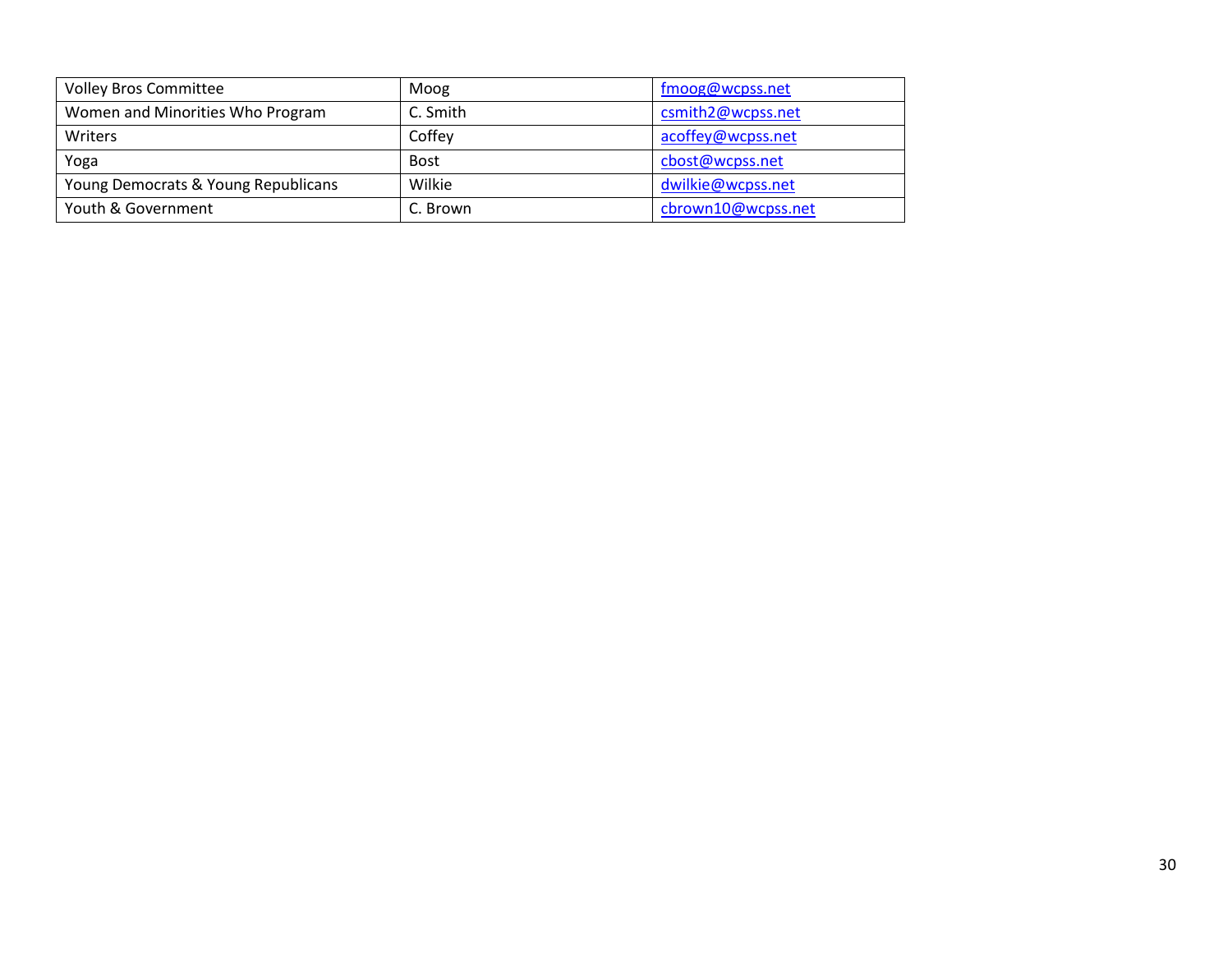# <span id="page-30-0"></span>**Apex High School Fine Arts Groups**

Classes Focusing on Fine Arts

| Last        | First   | <b>Program Area and Website</b>                                                   | <b>E-mail</b>      |
|-------------|---------|-----------------------------------------------------------------------------------|--------------------|
| Copley      | Heather | Chorus, http://apexhighchorus.webs.com/                                           | hcopley@wcpss.net  |
| Miller      | Todd    | lGuitar                                                                           | tmiller@wcpss.net  |
| Purtee      | Melissa | Visual Art                                                                        | mpurtee@wcpss.net  |
| Rossi       |         | Shawnda  Visual Art                                                               | srossi@wcpss.net   |
| Jarvis      | Daniel  | Concert band, honors wind ensemble, jazz bands, pep<br>bands, elite marching band | djarvis@wcpss.net  |
| Sands       | lan     | Visual Art, http://www.artofapex.com/                                             | isands@wcpss.net   |
| Sudkamp Kim |         | Visual Art                                                                        | ksudkamp@wcpss.net |
| Levine      | lLaura  | ∣Drama                                                                            | llevine@wcpss.net  |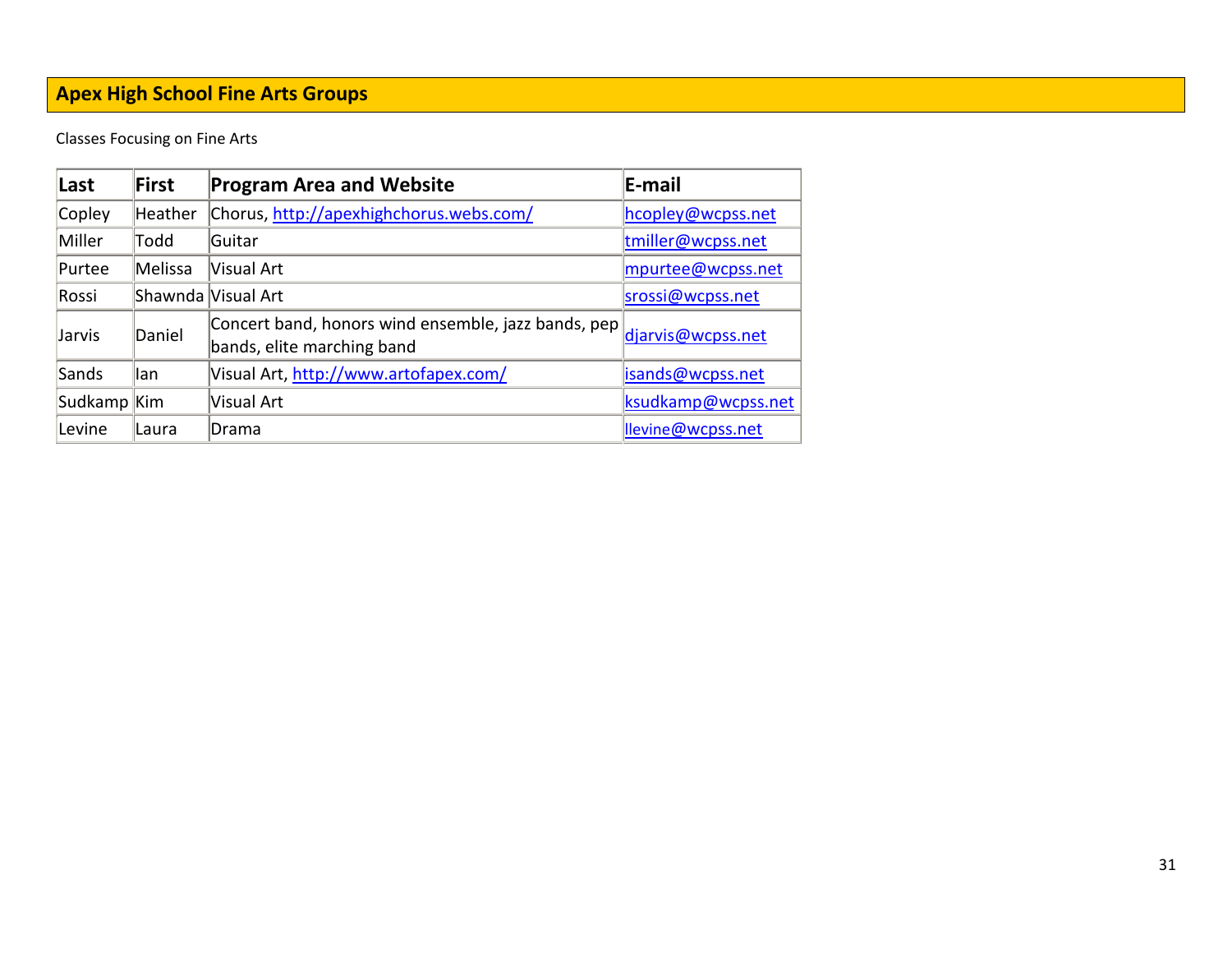# <span id="page-31-0"></span>**Apex High School Sports Teams**

Groups that play sports competitively; up-to-date information also available at:

#### <http://www.wakecountyathletics.com/apexhs?id=1954833-directory>

| Sport                        | Coach                                  | <b>Contact Info</b>           | Season                 |
|------------------------------|----------------------------------------|-------------------------------|------------------------|
| Football                     | Head Coach: Robert Graham              | rgraham5@wcpss.net            | Fall                   |
|                              | JV Coach: Shane Skeens                 | mskeens@wcpss.net             |                        |
| Men's Soccer                 | Jerry Oglesby                          | http://www.apexcatsoccer.com/ | Fall                   |
| Volleyball                   | <b>Emily Whitsett and Dana Higgins</b> | ewhitsett@wcpss.net           | Fall                   |
|                              |                                        | dhiggins2@wcpss.net           |                        |
| Men's Cross Country          | <b>Roy Cooper</b>                      | racooper@wcpss.net            | Fall                   |
| <b>Women's Cross Country</b> | <b>Roy Cooper</b>                      | racooper@wcpss.net            | Fall                   |
| <b>Women's Tennis</b>        | <b>Lynn Thomas</b>                     | Lynn.thomas@mindspring.com    | Fall                   |
| Women's Golf                 | <b>Mike Muse</b>                       | jmuse@wcpss.net               | Fall                   |
| JV Cheerleading              | <b>Stephanie Barton</b>                | sbarton@wcpss.net             | <b>Fall and Winter</b> |
| V Cheerleading               | Alex Mann                              | amann2@wcpss.net              | Fall and Winter        |
| JV Men's Basketball          | <b>Forrest Moog</b>                    | fmoog@wcpss.net               | Winter                 |
| V Men's Basketball           | David Neal                             | dNeal@wcpss.net               | Winter                 |
| JV Women's Basketball        | Jeff Cropper                           | jcropper@wcpss.net            | Winter                 |
| V Women's Basketball         | <b>Isaac Bristol</b>                   | iBristol1@wcpss.net           | Winter                 |
| Men's Swimming               | Kevin Maksinchuk and Michelle Pittelli | maksinchukk@yahoo.com         | Winter                 |
|                              |                                        | mpittelli@wcpss.net           |                        |
| <b>Women's Swimming</b>      | Kevin Maksinchuk and Michelle Pittelli | maksinchukk@yahoo.com         | Winter                 |
|                              |                                        | mpittelli@wcpss.net           |                        |
| Men's Diving                 | Kevin Maksinchuk and Michelle Pittelli | maksinchukk@yahoo.com         | Winter                 |
|                              |                                        | mpittelli@wcpss.net           |                        |
| <b>Women's Diving</b>        | Kevin Maksinchuk and Michelle Pittelli | maksinchukk@yahoo.com         | Winter                 |
|                              |                                        | mpittelli@wcpss.net           |                        |
| Men's Indoor Track           | Roy Cooper                             | racooper@wcpss.net            | Winter                 |
| <b>Women's Indoor Track</b>  | Roy Cooper                             | racooper@wcpss.net            | Winter                 |
| JV Wrestling                 | <b>Shane Skeens</b>                    | mskeens@wcpss.net             | Winter                 |
| V Wrestling                  | <b>Ross Little</b>                     | slittle@wcpss.net             | Winter                 |
| Gymnastics                   | James Howard                           | jamesconradhoward@gmail.com   | Winter                 |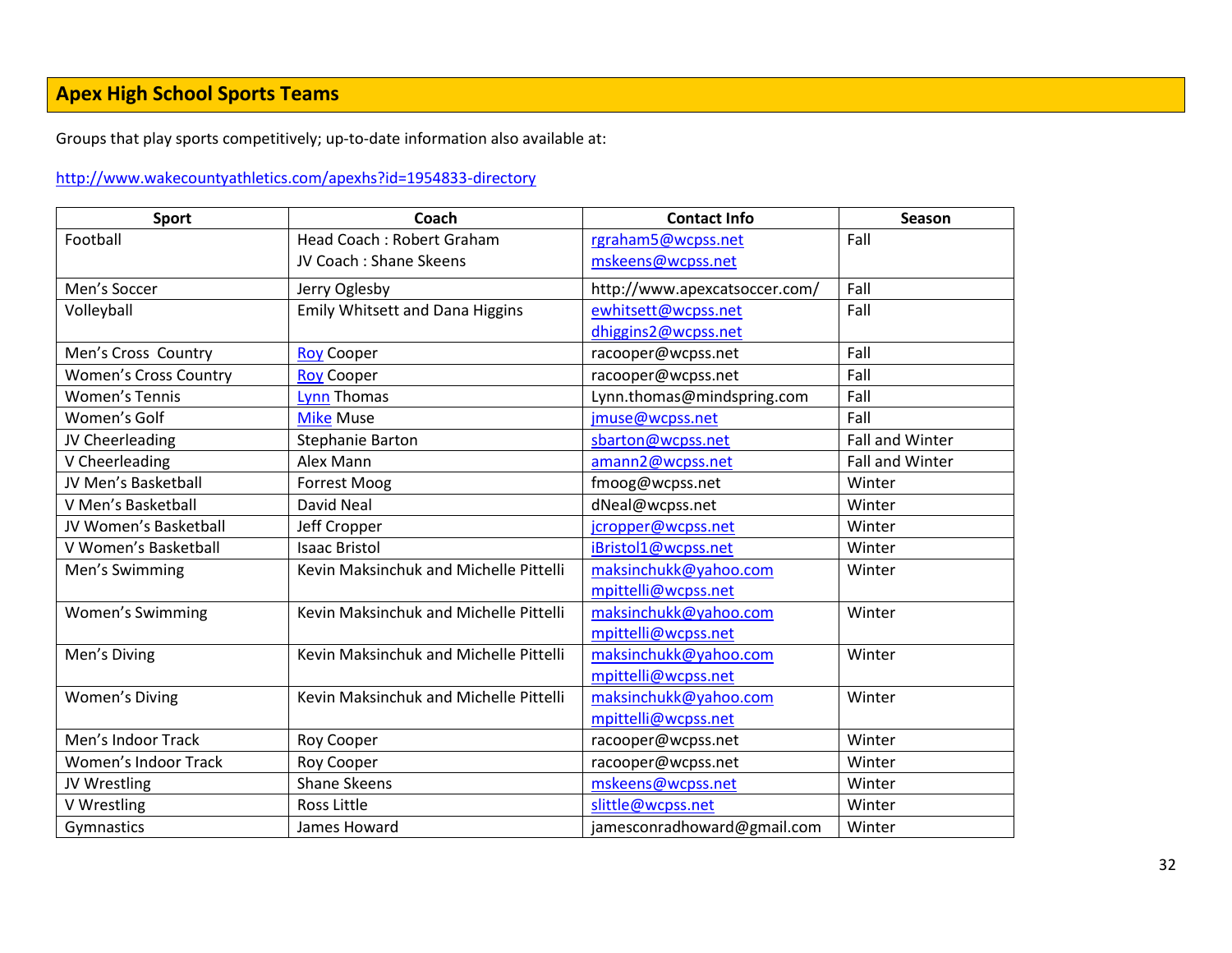| JV Baseball             | <b>Ricky Frankoff</b> | rfrankoff@wcpss.net        | Spring |
|-------------------------|-----------------------|----------------------------|--------|
| V Baseball              | Mike Valder           | mvalder@wcpss.net          | Spring |
| JV Men's Lacrosse       | Ed Moore              | Ed.moore@townofcary.org    | Spring |
| V Men's Lacrosse        | John Hayden           | jhayden@wcpss.net          | Spring |
| JV Women's Lacrosse     |                       |                            | Spring |
| V Women's Lacrosse      | Mike Bagnasco         | mbagnasco@wcpss.net        | Spring |
| Women's Soccer          | Kevin Todd            | ktodd@wcpss.net            | Spring |
| JV Softball             |                       |                            | Spring |
| V Softball              | Dana Higgins          | Dhiggins2@wcpss.net        | Spring |
| Men's Track and Field   | Roy Cooper            | racooper@wcpss.net         | Spring |
| Women's Track and Field | <b>Brian Kelley</b>   | bkelley@wcpss.net          | Spring |
| Men's Tennis            | Lynn Thomas           | Lynn.thomas@mindspring.com | Spring |
| Men's Golf              | <b>Michael Muse</b>   | jmuse@wcpss.net            | Spring |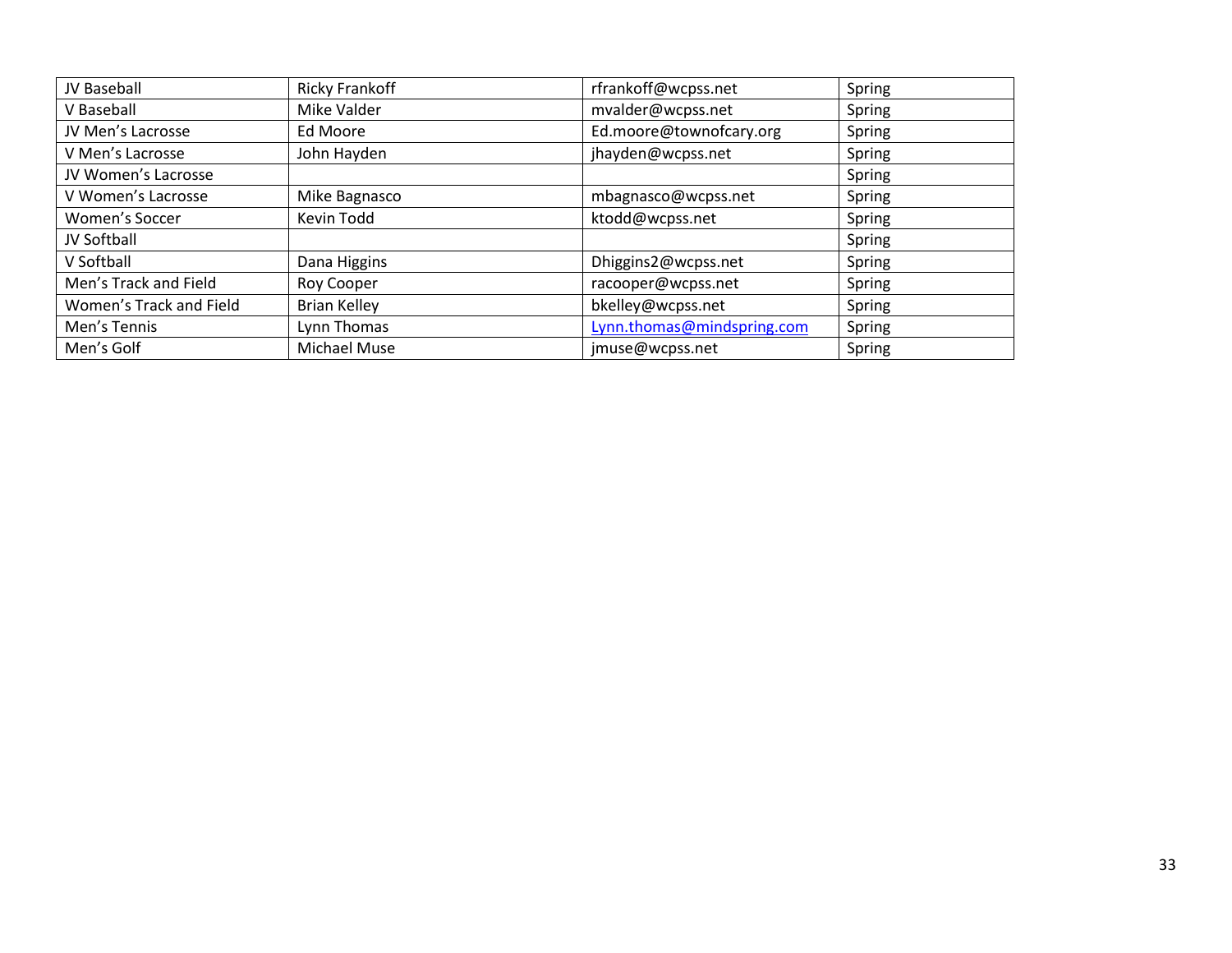# <span id="page-33-0"></span>**Apex High School Career/Employment Events/Resources**

#### Career and Technical Education

| Last      | First     | <b>Program Area</b>                                             | E-mail               |
|-----------|-----------|-----------------------------------------------------------------|----------------------|
| Hayes     | Jackson   | Career Development Coordinator                                  | jhayes2@wcpss.net    |
| Battles   | Kate      | Family and Consumer Science                                     | mbattles@wcpss.net   |
| Caudill   | Kelly     | Business and IT Education                                       | kcaudill@wcpss.net   |
| Davenport | Ron       | Marketing Education                                             | udavenport@wcpss.net |
| Evans     | John      | <b>Business and Marketing Education</b><br><b>AOIT Director</b> | jevans3@wcpss.net    |
| Evans     | Susan     | <b>Business and Marketing Education</b>                         | sevans1@wcpss.net    |
| Graham    | Robert    | Trade and Industrial Education                                  | rgraham5@wcpss.net   |
| Hoskins   | Erica     | <b>Family and Consumer Science</b><br><b>Department Head</b>    | ehoskins@wcpss.net   |
| Keith     | Megan     | <b>Family and Consumer Science</b>                              | mkeith@wcpss.net     |
| Lassiter  | Angela    | Family and Consumer Science                                     | alassiter@wcpss.net  |
| Maynard   | Tommy     | Trade and Industrial Education                                  | temaynard@wcpss.net  |
| Mitchell  | Lawrence  | Business and IT Education                                       | Imitchell1@wcpss.net |
| Myers     | Rhondalyn | Trade and Industrial Education                                  | rmyers@wcpss.net     |
|           |           |                                                                 |                      |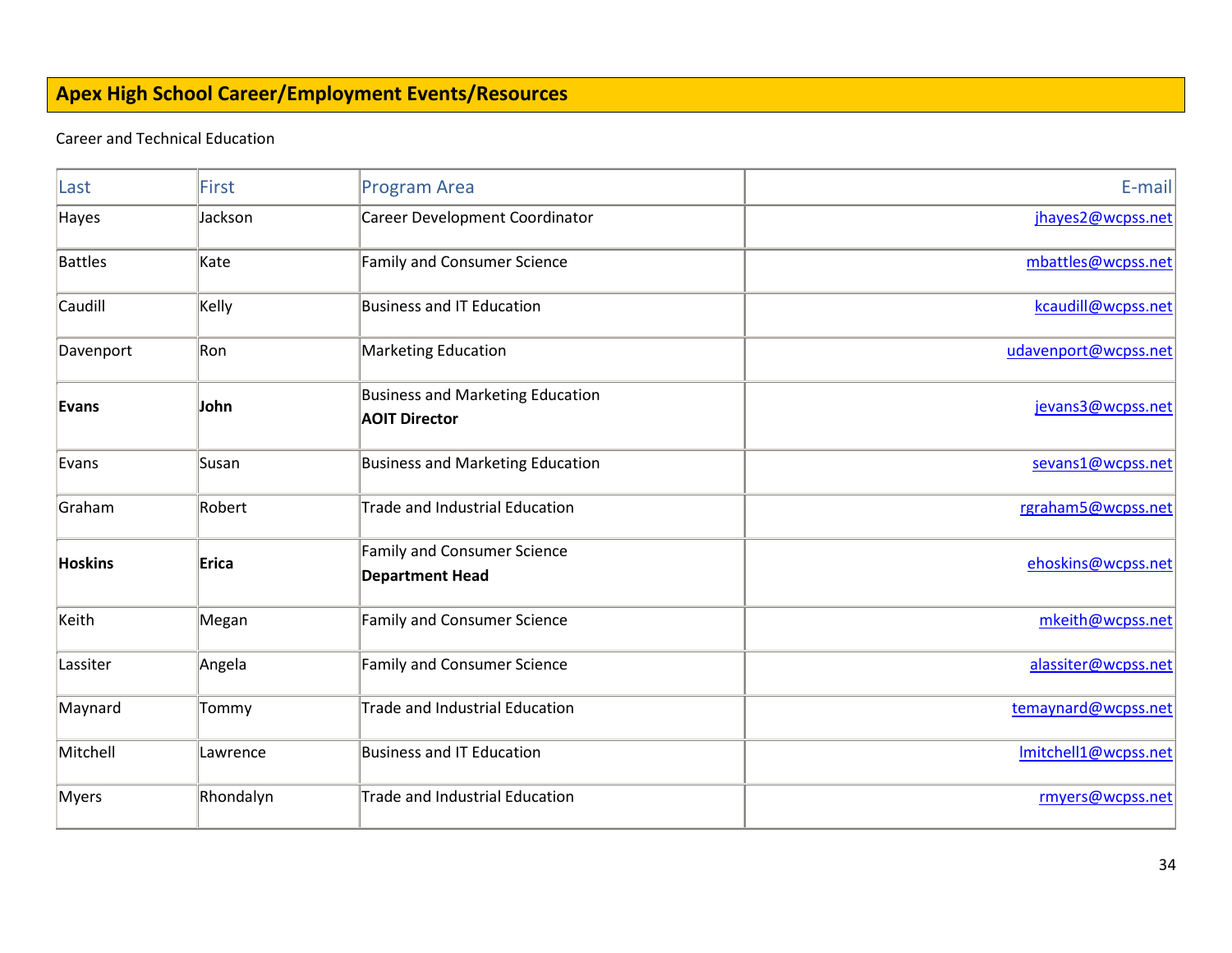| Oakley    | Judy    | <b>Business and IT Education</b> | loakley@wcpss.net    |
|-----------|---------|----------------------------------|----------------------|
| Obaigbena | Rodney  | <b>Business Education</b>        | robaigbena@wcpss.net |
| Smith     | Celeste | Programming and Applications     | csmith2@wcpss.net    |
| Szep      | Susan   | Business and IT Education        | sszep@wcpss.net      |
| Thomas    | Ronnie  | Agricultural Education           | rthomas2@wcpss.net   |
| Tullis    | Jeffrey | Business and IT Education        | jtullis@wcpss.net    |
| Vogt      | Allison | <b>Health Occupations</b>        | ajvogt@wcpss.net     |
| Wilson    | Barbara | Special Populations Coordinator  | bwilson3@wcpss.net   |
| Winstead  | Vicki   | Family and Consumer Science      | vwinstead@wcpss.net  |